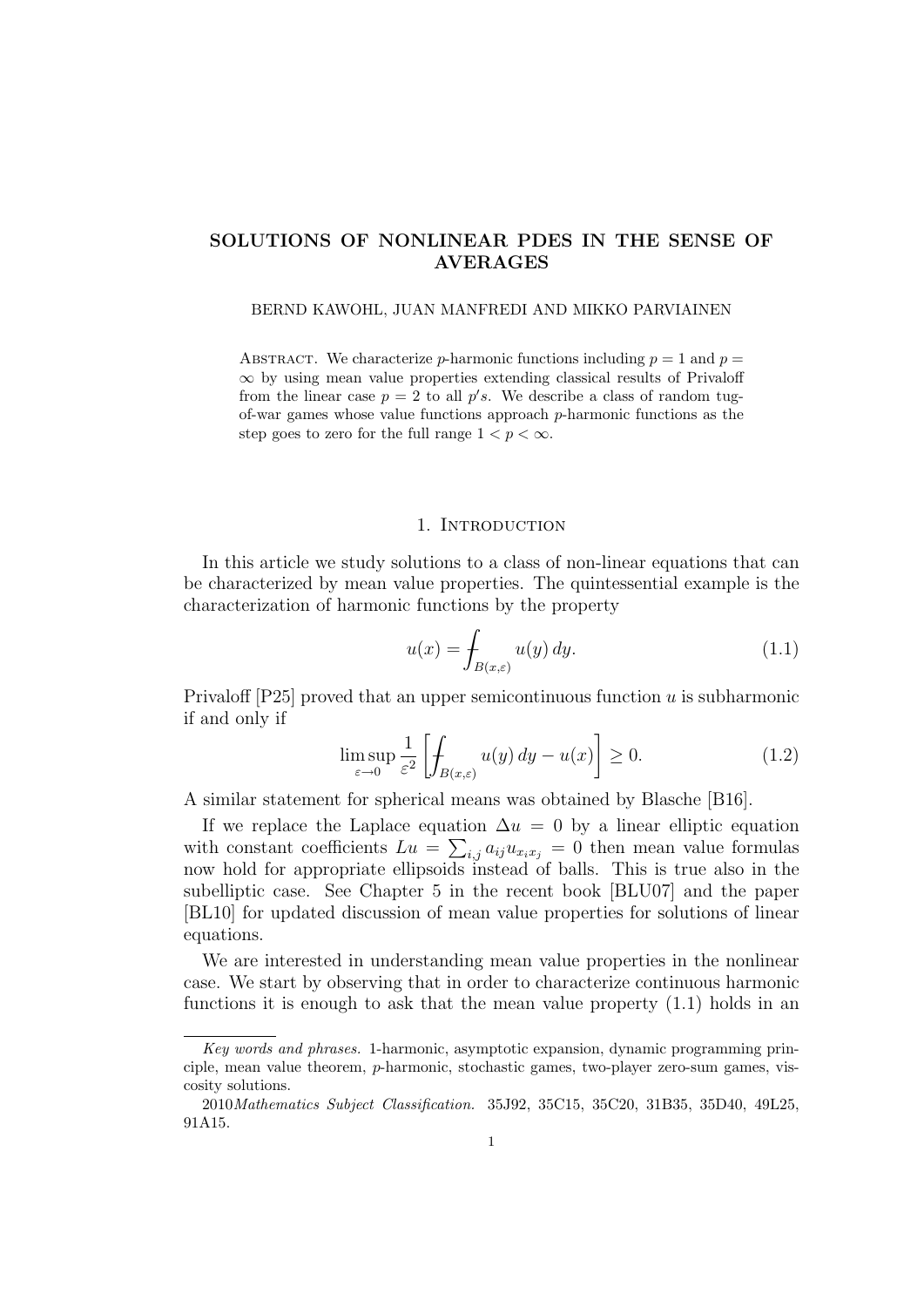asymptotic sense

$$
u(x) = \int_{B(x,\varepsilon)} u(y) \, dy + o(\varepsilon^2) \text{ as } \varepsilon \to 0. \tag{1.3}
$$

In fact, even a weaker *viscosity* notion suffices. An upper semicontinuous function  $u: \Omega \subset \mathbb{R}^n \to \mathbb{R}$  is *subharmonic* in  $\Omega$  if for every  $x \in \Omega$  and test function  $\phi \in C^2(\Omega)$  that touches u from above at x we have that

$$
\phi(x) \le \int_{B(x,\varepsilon)} \phi(y) \, dy + o(\varepsilon^2) \text{ as } \varepsilon \to 0. \tag{1.4}
$$

Notice that the characterization (1.4) implies a simple proof of one half of Privaloff's characterization. Similarly, solutions to the p-Laplace equation are characterized by

$$
u(x) = \frac{p-2}{2(p+n)} \left\{ \max_{\overline{B}(x,\varepsilon)} u + \min_{\overline{B}(x,\varepsilon)} u \right\} + \frac{n+2}{n+p} \int_{B(x,\varepsilon)} u(y) \, dy + o(\varepsilon^2) \tag{1.5}
$$

in the viscosity sense, for p in the range  $1 < p \leq \infty$ . These facts are proven in [MPR10a]. That is, we have the analogue of Privaloff's characterization for p-subharmonic functions by replacing the regular solid average with the nonlinear average in (1.5) and using expansions in the viscosity sense. For a related evolution problem see [D11] as well as [MPR10b], and for general discussion of p-Laplacian problems including  $p = 1$  and  $p = \infty$  see [K11].

In [PS08], Peres and Sheffield showed that p-harmonic functions are limits of value functions of certain tug-of-war games with noise as the step size tends to zero. These games were modified in [MPR] so that their value function  $u_{\varepsilon}$ , with step size  $\varepsilon > 0$ , was uniquely defined, and satisfied a dynamic programming principle of the form

$$
u_{\varepsilon}(x) = \frac{p-2}{2(p+n)} \left\{ \max_{\overline{B}(x,\varepsilon)} u_{\varepsilon} + \min_{\overline{B}(x,\varepsilon)} u_{\varepsilon} \right\} + \frac{n+2}{n+p} \int_{B(x,\varepsilon)} u_{\varepsilon}(y) dy,
$$

when  $p \geq 2$ . See also [LeG07, LGA98] and [PSSW09].

The objectives of this paper are to consider the limit case  $p = 1$ , to characterize the 1-harmonic functions in the spirit of (1.5), and to obtain a dynamic programming principle valid for all  $p > 1$  for the corresponding tug-of-war game. Theorem 9 below states that 1-harmonic subsolutions are characterized by

$$
u(x) = \int_{B_{\varepsilon}^{\pi_{\nu_{\min}}}} u(x+h) d\mathcal{L}^{n-1}(h) + o(\varepsilon^2),
$$

where  $u(x + \varepsilon \nu_{\min}) = \min_{y \in \overline{B}_{\varepsilon}(x)} u(y)$ , and  $B_{\varepsilon}^{\pi_{\nu_{\min}}}$  is  $n-1$ -dimensional ball in the hyperplane  $\pi_{\nu_{\min}}$ , which is perpendicular to  $\nu_{\min}$ . Both definitions are to be understood in the viscosity sense. In Theorems 11 and 13, we extend this formula to the whole p-range by interpolating between the 1-Laplacian and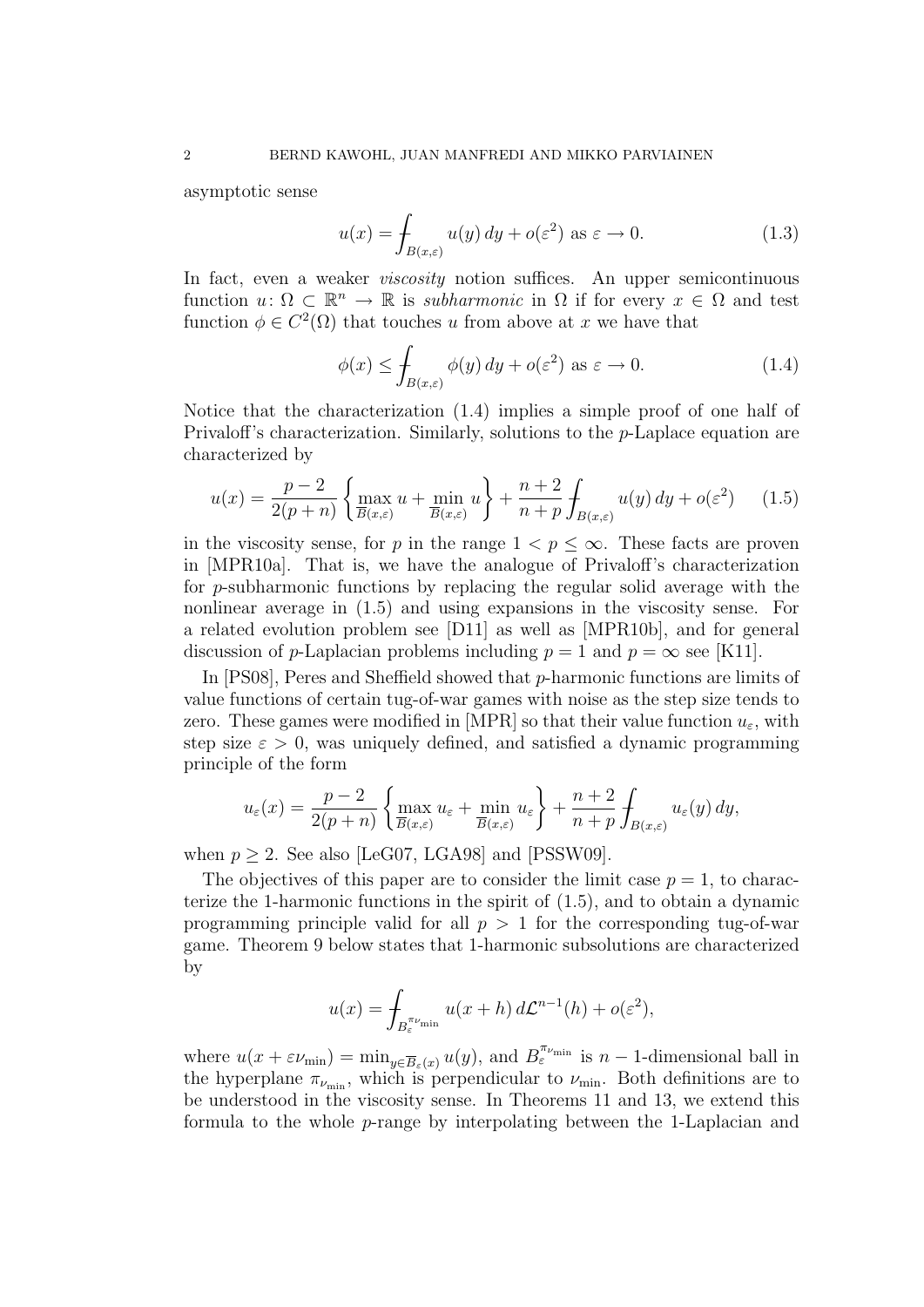the infinity Laplacian. Finally, we state the dynamic programming principle in Lemma 14.

In Section §2 we review the various definitions of viscosity solutions for the p-Laplacian. In Section §3 we study the limit case  $p = 1$ . The results of this section are used in  $\S 4$ , where we consider *p*-harmonic functions int the sense of averages for all  $p > 1$ . The corresponding asymptotic mean value characterization is derived in Section §5. Finally in §6 we describe a tug of war game whose value function satisfies an appropriate dynamic programming principle.

## 2. VISCOSITY SOLUTIONS OF THE NORMALIZED  $p$ -LAPLACIAN

Let u be a real valued function of class  $C^2$  with non-vanishing gradient. For  $p \in [1,\infty)$  the normalized version of the p-Laplace operator acting on u is

$$
\Delta_p^N u = \frac{1}{p} |\nabla u|^{2-p} \Delta_p u = \frac{1}{p} |\nabla u|^{2-p} \operatorname{div}(|\nabla u|^{p-2} \nabla u)
$$

while for  $p = \infty$  we set

$$
\Delta_{\infty}^N u = |\nabla u|^{-2} \Delta_{\infty} u = |\nabla u|^{-2} \langle D^2 u \nabla u, \nabla u \rangle
$$

After a calculation we see that

$$
\operatorname{div}(|\nabla u|^{p-2}\nabla u) = |\nabla u|^{p-2} \left( (p-2) |\nabla u|^{-2} \langle D^2 u \nabla u, \nabla u \rangle + \Delta u \right)
$$
  
\n
$$
= |\nabla u|^{p-2} \left( (p-2) \Delta_{\infty}^N + \Delta u \right)
$$
  
\n
$$
= |\nabla u|^{p-2} \left( (p-1) \Delta_{\infty}^N u + (\Delta u - \Delta_{\infty}^N u) \right)
$$
  
\n
$$
= |\nabla u|^{p-2} \left( (p-1) \Delta_{\infty}^N u + \Delta_1^N u \right),
$$
\n(2.1)

and thus

$$
\Delta_p^N u = \frac{1}{p} \Delta_1^N u + \frac{1}{q} \Delta_\infty^N,\tag{2.2}
$$

where q is the Hölder conjugate of p,  $1/p + 1/q = 1$ . Note that  $\Delta_2^N = (1/2)\Delta u$ and that

$$
\Delta u = \Delta_1^N + \Delta_\infty^N.
$$

As the name viscosity solution suggests, one of their origins lies in adding an artificial viscosity term  $\varepsilon \Delta u$  to a degenerate elliptic equation and sending  $\varepsilon$  to zero. For the normalized 1-Laplacian this amounts to studying equations like  $\varepsilon \Delta u_{\varepsilon} + \Delta_1^N u_{\varepsilon} = 0$  and this equation can be rewritten as  $(2\varepsilon + 1)\Delta_{p_{\varepsilon}}^N u_{\varepsilon} = 0$ with  $p_{\varepsilon} = 1 + \frac{\varepsilon}{1+\varepsilon}$ . Notice that  $p_{\varepsilon} \to 1$  as  $\varepsilon \to 0$ . In fact, it is known that a sequence of p-harmonic functions converges to a 1-harmonic function as  $p \to 1$ ; see [CIL92] and also the discussion before Theorem 6. Moreover, a special 1 harmonic limit is chosen. It is a function of least gradient as pointed out by Juutinen in [J05, Remark 3.3].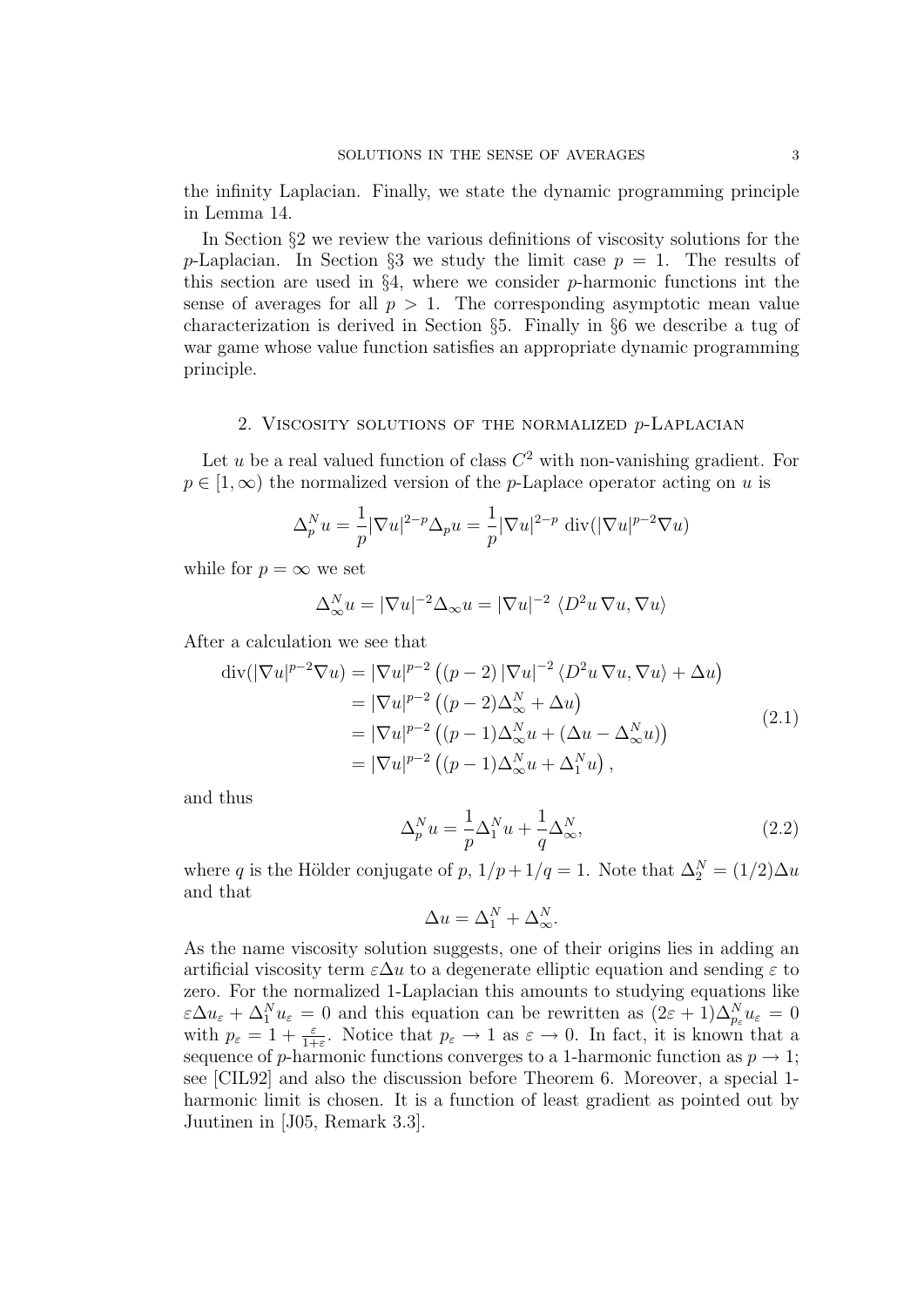To deal with the case of non-smooth functions, we define  $\mathbb{F}_p(\eta, X)$  for  $\eta \in$  $\mathbb{R}^n \setminus \{0\}$  and for symmetric  $n \times n$  matrices X as

$$
\mathbb{F}_p(\eta, X) = \sum_{i,j}^n \left( \frac{1}{p} \delta_{ij} + \frac{(p-2)}{p} \frac{\eta_i \eta_j}{|\eta|^2} \right) X_{ij}
$$

and for  $p = \infty$  as

$$
\mathbb{F}_{\infty}(\eta, X) = \sum_{i,j}^{n} \left( \frac{\eta_i \eta_j}{|\eta|^2} \right) X_{ij},
$$

so that we always have

$$
\mathbb{F}_p(\eta, X) = \frac{1}{p} \mathbb{F}_1(\eta, X) + \frac{1}{q} \mathbb{F}_{\infty}(\eta, X).
$$

These functions are used to define viscosity solutions to the nonhomogeneous problem for the p-Laplace operator in non-divergence form

$$
\Delta_p^N u(x) = \left[ \frac{1}{p} |\nabla u|^{2-p} \operatorname{div}(|\nabla u|^{p-2} \nabla u) \right](x)
$$
  
=  $\mathbb{F}_p(\nabla u(x), D^2 u(x)) = g(x).$  (2.3)

To define a viscosity solution to the equation

$$
\mathbb{F}_p(\nabla u, D^2 u) = g(x) \tag{2.4}
$$

with  $q \in C(\overline{\Omega})$ ,  $q > 0$  (or  $q < 0$ ), we need to compute  $\mathbb{F}_p(\nabla \phi(x), D^2 \phi(x))$  for  $C^2$ -smooth test functions touching u from above or below at the test point  $x \in$ Ω. Unfortunately, except for  $p = 2$ , the functions  $\mathbb{F}_p(\eta, X)$  are discontinuous when  $\eta = 0$ . There are several ways in the literature, see for example [CIL92], [Gig06], and [PSSW09], to resolve this difficulty.

- (1) We can modify our requirements when  $\nabla \phi(x) = 0$ ,
- (2) We can restrict the class of test functions so that  $\mathbb{F}_p(\nabla\phi(x), D^2\phi(x))$ is uniquely defined also when  $\nabla \phi(x) = 0$  by  $\lim_{\eta \to 0} \mathbb{F}_p(\eta, D^2 \phi(x))$ , and
- (3) we can extend the domain of  $\mathbb{F}_p(\eta, X)$  by using semicontinuous extensions, and .

Let us start with the first approach.

**Definition 1.** A continuous function  $v$  is a viscosity solution to the equation

$$
\mathbb{F}_p(\nabla v, D^2v) = g(x)
$$

at x, if and only if every  $C^2$ -function  $\phi$  that touches v from below in x satisfies

$$
\mathbb{F}_p(\eta, D^2 \phi(x)) \le g(x) \qquad \begin{cases} \text{ for } \eta = \nabla \phi(x) & \text{ if } \nabla \phi(x) \neq 0, \\ \text{ for some } \eta \subset B_1(0) \setminus \{0\} & \text{ if } \nabla \phi(x) = 0 \end{cases}
$$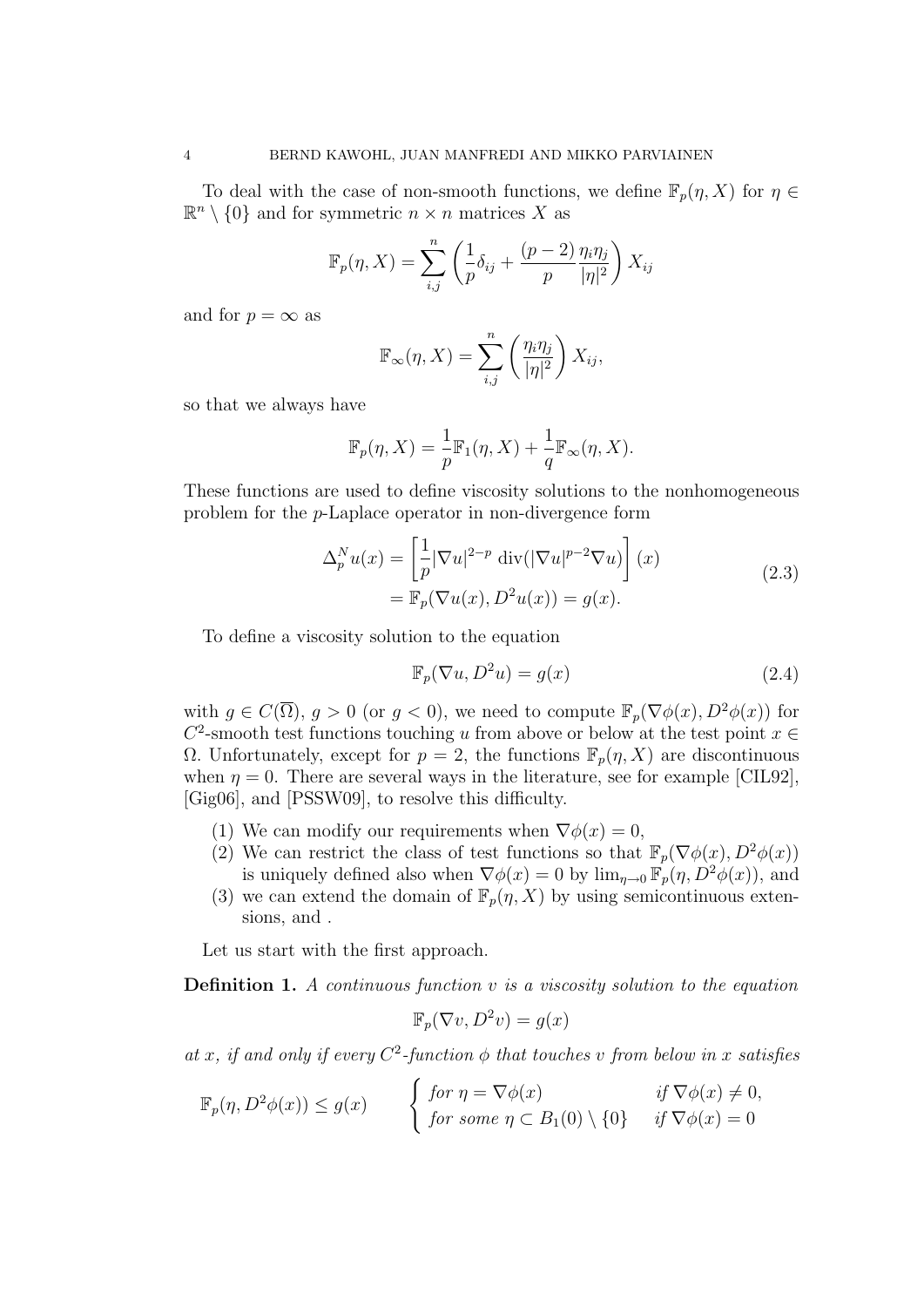and every  $C^2$ -function  $\phi$  that touches u from above at x satisfies

$$
\mathbb{F}_p(\eta, D^2 \phi(x)) \ge g(x) \qquad \begin{cases} \text{for } \eta = \nabla \phi(x) & \text{if } \nabla \phi(x) \ne 0, \\ \text{for some } \eta \subset B_1(0) \setminus \{0\} & \text{if } \nabla \phi(x) = 0. \end{cases}
$$

The lower semicontinuous functions satisfying the first half of the definition are called supersolutions, and the upper semicontinuous functions satisfying the second half are called subsolutions.

Given a point  $x \in \Omega$  we consider the class of good test functions

$$
A(x) = \left\{ \phi \in C^2 \text{ with } \nabla \phi(x) \neq 0 \text{ or } D^2 \phi(x) = \mathbf{0} \right\}.
$$

When  $\phi \in A(x)$  we can always uniquely define  $\mathbb{F}(\nabla \phi(x), D^2 \phi(x))$ . When  $\nabla \phi(x) = 0$  we set

$$
\Delta_p^N \phi(x) = \lim_{\eta \to 0} \mathbb{F}_p(\eta, \mathbf{0}) = 0.
$$
 (2.5)

**Definition 2.** A continuous function  $v$  is a viscosity solution to the equation

$$
\mathbb{F}_p(\nabla v, D^2v) = g(x)
$$

at x, if and only if every  $C^2$ -function  $\phi \in A(x)$  that touches v from below in x satisfies

$$
\mathbb{F}_p(\nabla\phi(x), D^2\phi(x)) \le g(x)
$$

and every  $C^2$ -function  $\phi \in A(x)$  that touches u from above at x satisfies

$$
\mathbb{F}_p(\nabla\phi(x), D^2\phi(x)) \ge g(x)
$$

To state our third definition we need the semicontinuous extensions of  $\mathbb{F}_p$ . For a symmetric matrix X we denote by  $\lambda_{\min}(X)$  and  $\lambda_{\max}(X)$  the smallest and largest eigenvalues of X respectively. For  $p > 2$  the upper-semicontinuous extension is given by

$$
\mathbb{F}_p^*(0, X) = \limsup_{\eta \to 0} \mathbb{F}_p(\eta, X) = \frac{1}{p} \operatorname{trace}(X) + \frac{(p-2)}{p} \lambda_{\max}(X)
$$

and the lower-semicontinuous extension by

$$
\mathbb{F}_{*,p}(0,X) = \liminf_{\eta \to 0} \mathbb{F}_p(\eta,X) = \frac{1}{p} \operatorname{trace}(X) + \frac{(p-2)}{p} \lambda_{\min}(X).
$$

Otherwise, we define  $\mathbb{F}_p^* = \mathbb{F}_{*,p} = \mathbb{F}_p$ . For  $p < 2$  we need to exchange  $\lambda_{\min}(X)$ and  $\lambda_{\max}(X)$ . Observe that

$$
-\infty < \mathbb{F}_{*,p}(0,X) \le \mathbb{F}_p^*(0,X) < \infty
$$

and that for  $\phi \in A(x)$  we have

$$
\mathbb{F}_{*,p}(\nabla\phi(x), D^2\phi(x)) = \mathbb{F}_p^*(\nabla\phi(x), D^2\phi(x)).
$$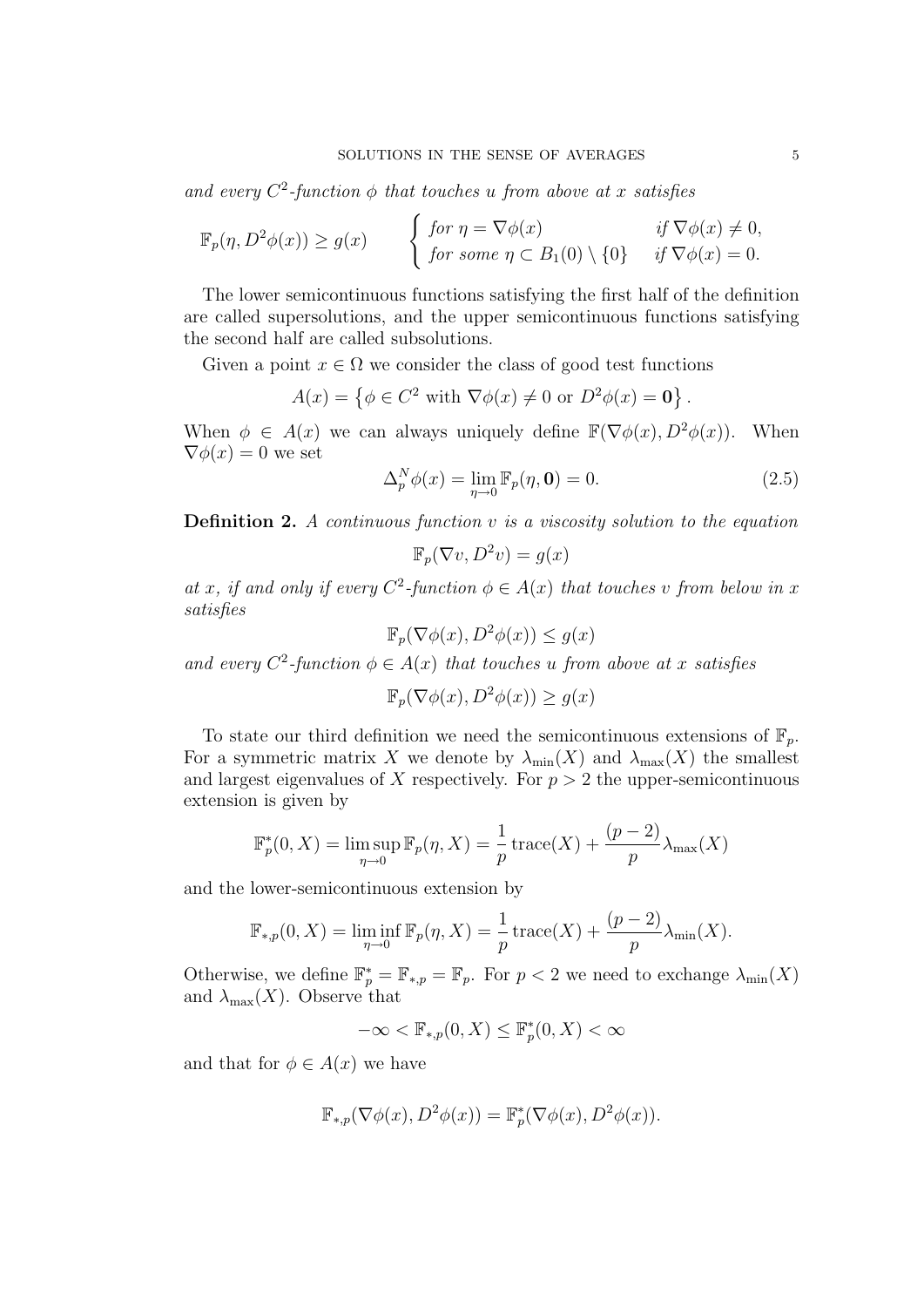**Definition 3.** A continuous function  $v$  is a viscosity solution to the equation

$$
\mathbb{F}_p(\nabla v, D^2v) = g(x)
$$

at x, if and only if every  $C^2$ -function  $\phi$  that touches v from below in x satisfies

$$
\mathbb{F}_{*,p}(\nabla\phi(x), D^2\phi(x)) \le g(x)
$$

and every  $C^2$ -function  $\phi$  that touches u from above at x satisfies

$$
\mathbb{F}_p^*(\nabla \phi(x), D^2 \phi(x)) \ge g(x)
$$

By saying that  $\phi$  touches u from below at  $x_0$ , we mean

- i)  $u(x_0) = \phi(x_0)$ ,
- ii)  $u(x) > \phi(x)$  for  $x \in \Omega$ ,  $x \neq x_0$ .

Alternatively, we could require that  $u - \phi$  has a strict local minimum at  $x_0$ .

The above definitions are equivalent. The proof of this fact is based on the well-known fourth order perturbation argument, cf. [CGG91], [ES91] or [JK06].

**Proposition 4.** Definitions 1, 2, and 3 are equivalent for  $1 \leq p \leq \infty$  and  $g \in C(\overline{\Omega}), g > 0$  (or  $g < 0$ ).

*Proof.* We restrict ourselves to the case of finite p, since the case  $p = \infty$ follows by a simple modification. Clearly Definitions 1 and 3 are equivalent, and we can focus attention on showing that we can restrict the class of test functions as in Definition 2. We show directly that if Definition 3 fails, then also Definition 2 fails. To this end, we suppose that there is  $\phi \in C^2(\overline{\Omega})$  and  $x_0 \in \Omega$  such that

i)  $u(x_0) = \phi(x_0)$ , ii)  $u(x) > \phi(x)$  for  $x \in \Omega$ ,  $x \neq x_0$ ,

for which  $\nabla \phi(x_0) = 0$  and

$$
p g(x_0) < \lambda_{\min}((p-2)D^2 \phi(x_0)) + \Delta \phi(x_0).
$$
 (2.6)

We then go on showing that there exists a test function  $\phi$  with either  $\nabla \phi(x) \neq 0$ or  $\nabla \phi(x) = 0$ ,  $D^2 \phi(x) = 0$ , for which the definition of a viscosity solution fails.

Let  $\delta > 0$  small, and set

$$
w_j(x, y) = (1 - \delta)u(x) - \left(\phi(y) - \frac{j}{4}|x - y|^4\right)
$$

and denote by  $(x_j, y_j)$  the minimum point of  $w_j$  in  $\Omega \times \Omega$ . Since  $x_0$  is a strict local minimum for  $u - \phi$  there exists a strict local minimum  $x_0^{\delta}$  for  $(1 - \delta)u - \phi$ such that  $x_0^{\delta} \to x_0$  as  $\delta \to 0$ . By first choosing a small enough  $\delta > 0$  and then large enough j, we have  $x_j, y_j \in \Omega$ , and

$$
x_j, y_j \rightarrow x_0^{\delta}, \text{ as } j \rightarrow \infty.
$$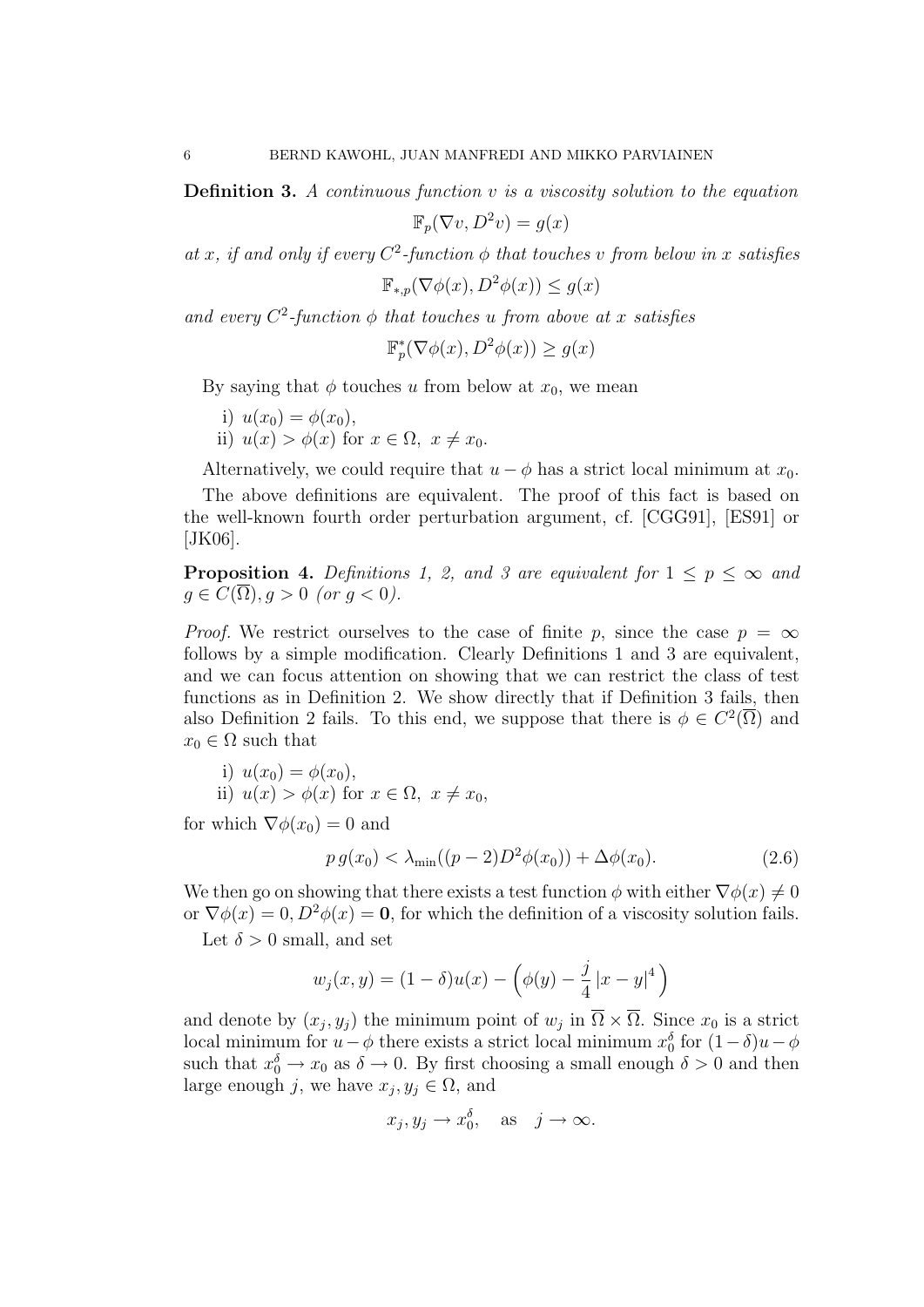We observe that

$$
\phi(y) - \frac{j}{4} |x_j - y|^4,
$$

has a local maximum at  $y_j$ . By  $(2.6)$  and continuity of

$$
x \mapsto \lambda_{\min}((p-2)D^2\phi(x)) + \Delta\phi(x),
$$

and  $g$ , we have

$$
p g(y_j) < \lambda_{\min}((p-2)D^2 \phi(y_j)) + \Delta \phi(y_j) \tag{2.7}
$$

for small enough  $\delta > 0$  and large enough j. We denote  $\varphi = \frac{j}{4}$  $\frac{j}{4} |x_j - y|^4$ , and observe that  $D^2\phi(y_i) \leq D^2\phi(y_i)$ . Thus by (2.7) we have

$$
p g(y_j) < \lambda_{\min}((p-2)D^2 \varphi(y_j)) + \Delta \varphi(y_j). \tag{2.8}
$$

This also holds when  $p < 2$ , because

$$
\lambda_{\min}((p-2)D^2\phi(y_j)) + \Delta\phi(y_j) = (p-2)\lambda_{\max}(D^2\phi(y_j)) + \text{trace}(D^2\phi(y_j))
$$
  

$$
= (p-1)\lambda_{\max}(D^2\phi(y_j)) + \sum_{\lambda_i \neq \lambda_{\max}} \lambda_i(D^2\phi(y_j))
$$
  

$$
\leq (p-1)\lambda_{\max}(D^2\phi(y_j)) + \sum_{\lambda_i \neq \lambda_{\max}} \lambda_i(D^2\phi(y_j)).
$$

We consider the two cases: either  $x_j \neq y_j$  for all j large enough or  $x_j = y_j$ infinitely often. First, let  $y_j \neq x_j$ . We use the theorem of sums for  $w_j$ , see [CI90] and also [CIL92]. It implies that there exists symmetric matrices  $X_j, Y_j$ such that  $X_j - Y_j$  is positive semidefinite and

$$
\left(j|x_j - y_j|^2 (x_j - y_j), Y_j\right) \in \overline{J}^{2,+} \phi(y_j)
$$

$$
\left(j|x_j - y_j|^2 (x_j - y_j), X_j\right) \in \overline{J}^{2,-} u_{\delta}(x_j),
$$

where we denoted  $u_{\delta} = (1-\delta)u$ . Using this fact, inequality (2.7), the continuity of g, and the fact that either  $g > 0$  in  $\Omega$ , we get for large enough j that

$$
(1 - \delta)p g(x_j) < p g(y_j) \\
&< (p - 2)\langle Y_j \frac{(x_j - y_j)}{|x_j - y_j|}, \frac{(x_j - y_j)}{|x_j - y_j|}\rangle + \text{trace}(Y_j) \\
&\le (p - 2)\langle X_j \frac{(x_j - y_j)}{|x_j - y_j|}, \frac{(x_j - y_j)}{|x_j - y_j|}\rangle + \text{trace}(X_j)
$$

so that the definition of the viscosity solution fails already for  $(j |x_j - y_j|^2 (x_j (y_j), X_j) \in \overline{J}^{2,-} u_\delta(x_j)$  with nonvanishing  $j |x_j - y_j|^2 (x_j - y_j)$ . In the case  $g < 0$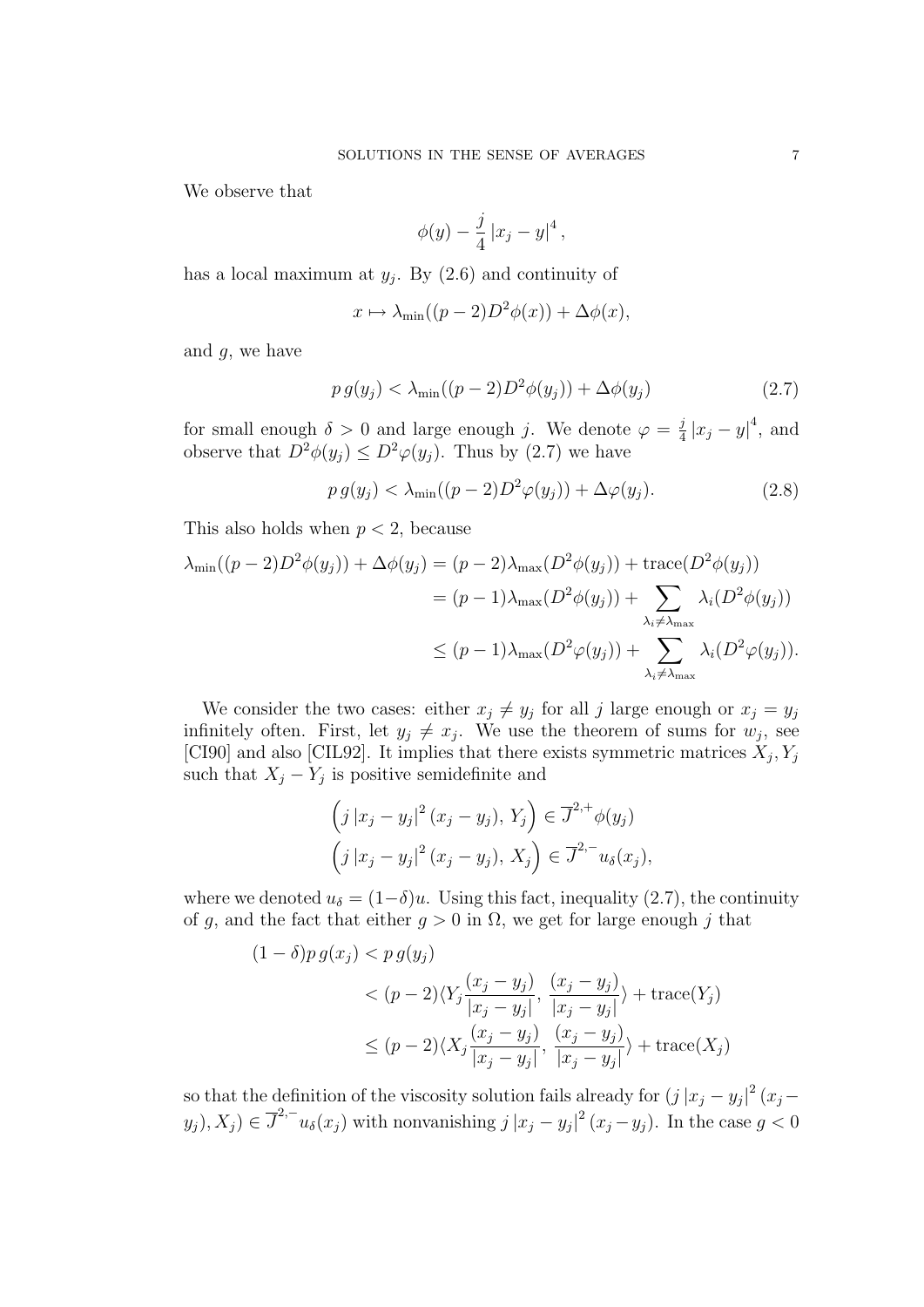in  $\Omega$  we need to replace  $1 - \delta$  by  $1 + \delta$  throughout the argument. If  $p < 2$ , the last inequality follows from the calculation

$$
(p-2)\langle (Y_j - X_j) \frac{(x_j - y_j)}{|x_j - y_j|}, \frac{(x_j - y_j)}{|x_j - y_j|} \rangle + \text{trace}(Y_j - X_j)
$$
  
\n
$$
\leq (p-2)\lambda_{\min} + \sum_{i=1}^n \lambda_i
$$
  
\n
$$
= (p-1)\lambda_{\min} + \sum_{\lambda_i \neq \lambda_{\min}} \lambda_i
$$
  
\n
$$
\leq 0,
$$

where  $\lambda_i$ ,  $\lambda_{\min}$ , and  $\lambda_{\max}$  denote the eigenvalues of  $Y_j - X_j$ .

Let then  $x_j = y_j$ . The fact  $D^2\varphi(y_j) = D^2\left(\frac{j}{4}\right)$  $\frac{j}{4}|x_j - y_j|^4$  = 0 together with  $(2.8)$  shows that this case cannot happen. If g were negative instead of positive, this case would show that there exists a test function with  $\nabla \varphi(y_i) =$  $0, D^2\varphi(y_j) = \mathbf{0}$  for which Definition 2 fails.

A similar argument also provides comparison principle and uniqueness, see also Lu and Wang [LW08a, LW08b]. Notice that Theorem 5 below is only stated for  $q > 0$ . In fact, for  $p = 1$  and  $q \equiv 0$ , there is a counterexample in [SZ94], see also [KK98] and [K11].

**Theorem 5.** Let  $\Omega$  be a bounded domain, u lower semicontinuous and v upper semicontinuous. Suppose that  $v$  is a subsolution, and  $u$  a supersolution to  $(2.4)$ with  $q \in C(\overline{\Omega})$ ,  $q > 0$  and  $1 \leq p \leq \infty$ . Further, suppose that  $v \leq u$  on  $\partial \Omega$  in the sense that

$$
\limsup_{x \to z} v(x) \le \liminf_{x \to z} u(z) \tag{2.9}
$$

for all  $z \in \partial \Omega$ , where both sides are not simultaneously  $-\infty$  or  $\infty$ . Then

$$
u \le v \quad in \quad \Omega.
$$

*Proof.* Consider the case  $2 \leq p < \infty$ . We argue by contradiction and assume that  $u - v$  has a strict interior maximum, that is,

$$
u(x_0) - v(x_0) = \sup_{\Omega}(u - v) > \sup_{\partial\Omega}(u - v).
$$

Let  $\delta \in (0,1)$ , and set

$$
w_j(x, y) = (1 - \delta)u(x) - \left(v(y) - \frac{j}{4}|x - y|^4\right)
$$

and denote by  $(x_j, y_j)$  the minimum point of  $w_j$  in  $\overline{\Omega} \times \overline{\Omega}$ . Since  $x_0$  is a local minimum for  $u - v$ , there exists a strict local minimum  $x_0^{\delta}$  for  $(1 - \delta)u - v$  such that  $x_0^{\delta} \to x_0$  as  $\delta \to 0$ . Further

$$
x_j, y_j \to x_0
$$
, as  $j \to \infty$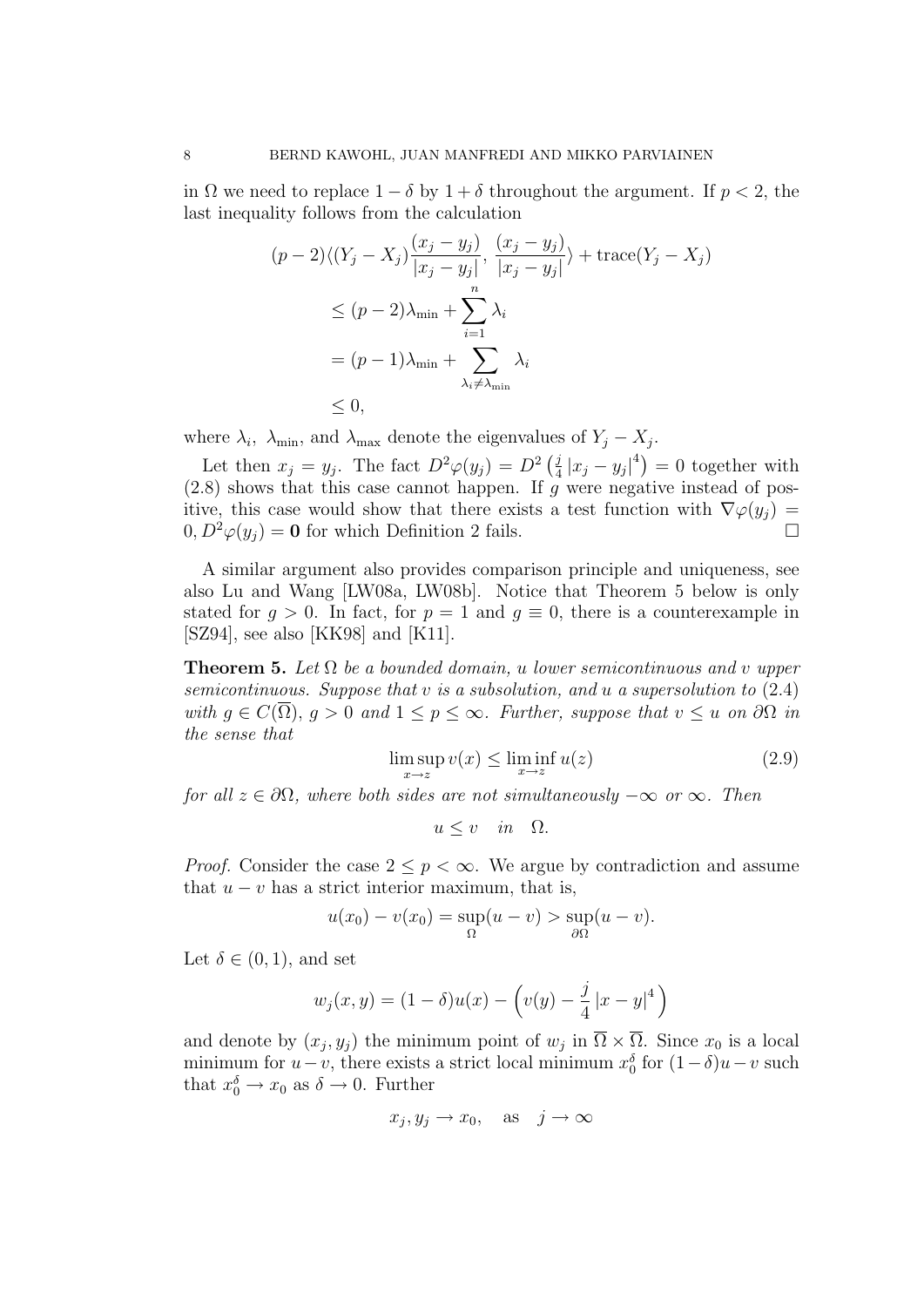and  $x_j, y_j \in \Omega$  for all large j. It follows that

$$
y \mapsto v(y) - \frac{j}{4} |x_j - y|^4,
$$

has a local maximum at  $y_j$ , and

$$
x \mapsto (1 - \delta)u(x) + \frac{j}{4}|x - y_j|^4,
$$

a local minimum at  $x_j$ .

Observe that if  $y_j = x_j$ , then  $\nabla \varphi(y_j)$ ,  $D^2 \varphi(y_j) = 0$ , which immediately contradicts with the subsolution property of v since  $g > 0$ . Thus we may concentrate on the case  $x_j \neq y_j$ . Again, theorem of sums for  $w_j$  implies that there exists symmetric matrices  $X_j, Y_j$  such that  $X_j - Y_j$  is positive semidefinite and

$$
\left(j\left|x_j-y_j\right|^2(x_j-y_j), Y_j\right) \in \overline{J}^{2,+}v(y_j)
$$

$$
\left(j\left|x_j-y_j\right|^2(x_j-y_j), X_j\right) \in \overline{J}^{2,-}u_{\delta}(x_j),
$$

where we denoted  $u_{\delta} = (1 - \delta)u$  so that  $u_{\delta}$  satisfies  $(1 - \delta)g \geq \Delta_p^N u_{\delta}$  in the viscosity sense i.e.

$$
(1 - \delta)p g(x_j) \ge (p - 2) \langle X_j \frac{(x_j - y_j)}{|x_j - y_j|}, \frac{(x_j - y_j)}{|x_j - y_j|} \rangle + \text{trace}(X_j).
$$

Using this and the corresponding inequality for  $v$ , we get for large enough  $j$ that

$$
0 < p g(y_j) - (1 - \delta) p g(x_j)
$$
\n
$$
\leq (p - 2) \langle Y_j \frac{(x_j - y_j)}{|x_j - y_j|}, \frac{(x_j - y_j)}{|x_j - y_j|} \rangle + \text{trace}(Y_j)
$$
\n
$$
- (p - 2) \langle X_j \frac{(x_j - y_j)}{|x_j - y_j|}, \frac{(x_j - y_j)}{|x_j - y_j|} \rangle - \text{trace}(X_j)
$$
\n
$$
= (p - 2) \langle (Y_j - X_j) \frac{(x_j - y_j)}{|x_j - y_j|}, \frac{(x_j - y_j)}{|x_j - y_j|} \rangle + \text{trace}(Y_j - X_j)
$$
\n
$$
\leq 0,
$$

because  $Y_j - X_j$  is negative semidefinite. In the first inequality we used continuity of g. This provides the desired contradiction. The cases  $1 \leq p < 2$  and  $p = \infty$  can be treated in a similar fashion as above.

According to [JLM01], when  $1 < p < \infty$  and  $q \equiv 0$ , it is enough to test using test functions with  $\nabla \phi(x) \neq 0$ . This definition still guarantees the uniqueness. We observe that the proof of Proposition 4 shows that in the case  $q \equiv 0$  and  $1 \leq p \leq \infty$ , Definition 3 is equivalent to a definition where we only use test functions with  $\nabla \phi(x) \neq 0$ .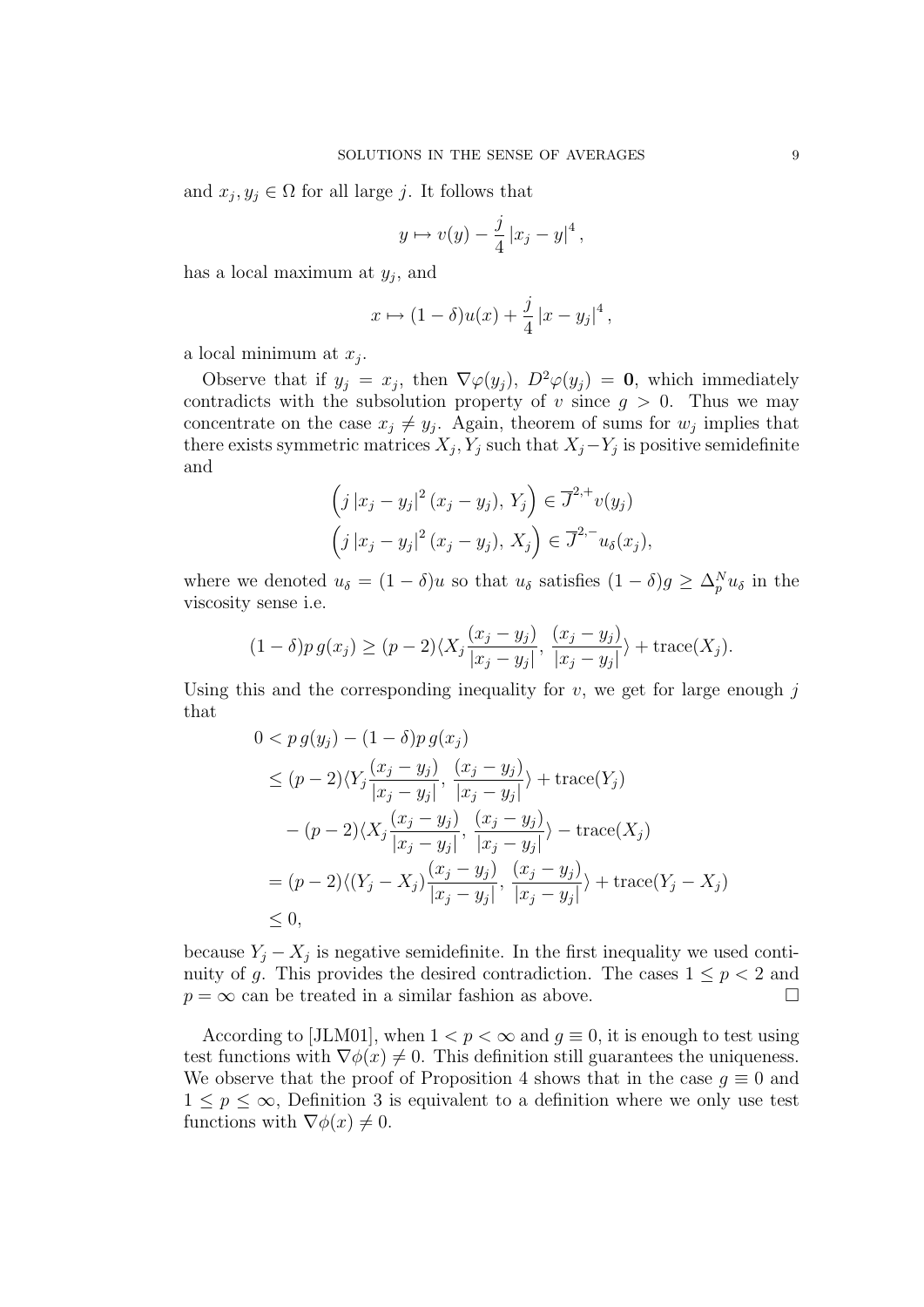**Theorem 6.** A continuous function  $v$  is a viscosity solution to the equation

$$
\mathbb{F}_p(\nabla v, D^2 v) = 0, \qquad 1 \le p \le \infty
$$

at x, if and only if every  $C^2$ -function  $\phi$  with  $\nabla \phi(x) \neq 0$  that touches v from below in x satisfies

$$
\mathbb{F}_p(\nabla\phi(x), D^2\phi(x)) \le 0
$$

and every  $C^2$ -function  $\phi$ ,  $\nabla \phi(x) \neq 0$  that touches u from above at x satisfies  $\mathbb{F}_n(\nabla \phi(x), D^2 \phi(x)) \geq 0.$ 

3. 1-harmonic functions in the sense of averages

Given a unit vector  $\nu \in \mathbb{R}^n$  consider the  $(n-1)$ -dimensional hyperplane

$$
\pi = \nu^{\perp} = \{x \in \mathbb{R}^n \colon \langle x, \nu \rangle = 0\}.
$$

For small  $\varepsilon > 0$  we denote by  $B_{\varepsilon}^{\pi}$  the  $(n-1)$ -dimensional ball in  $\pi$  centered at 0 with radius  $\varepsilon$ 

$$
B_{\varepsilon}^{\pi} = B_{\varepsilon}(0) \cap \pi.
$$

Let  $\Omega \subset \mathbb{R}^n$  be an open set and  $u: \Omega \to \mathbb{R}$  be a  $C^2$ -function.

Averaging the Taylor expansion

$$
u(x+h) = u(x) + \langle \nabla u(x), h \rangle + \frac{1}{2} \langle D^2 u(x)h, h \rangle + o(|h|^2), \tag{3.1}
$$

over  $B_{\varepsilon}^{\pi}$  we obtain

$$
\oint_{B_{\varepsilon}^{\pi}} u(x+h) d\mathcal{L}^{n-1}(h) = u(x) + \varepsilon^2 \cdot \frac{1}{2(n+1)} \Delta_{\pi} u(x) + o(\varepsilon^2), \tag{3.2}
$$

where  $\Delta_{\pi}$  denotes the Laplace operator on the plane  $x+\pi$ . To see this, we use the orthogonal basis made up of  $\nu$  and an orthogonal basis for  $\pi$ , and observe that

$$
\frac{1}{2} \int_{B_{\varepsilon}^{\pi}} \langle D^2 u(x) h, h \rangle d\mathcal{L}^{n-1}(h) = \varepsilon^2 \cdot \frac{1}{2(n+1)} \Delta_{\pi} u(x),
$$

cf. [MPR10a]. We denote by  $D^2_{\nu}u(x) = \langle D^2u(x)\nu, \nu \rangle$  the second derivative of u at x in the direction  $\nu$ . It will be useful to observe that since the trace is invariant under a change of orthogonal basis, we see by expressing  $D^2u(x)$ with respect to an orthogonal basis made up of  $\nu$  and an orthogonal basis for  $\pi$  that

$$
\Delta u(x) = \text{trace}(D^2 u(x)) = \Delta_{\pi} u(x) + D^2_{\nu\nu} u(x)
$$

$$
= \Delta_{\pi} u(x) + \langle D^2 u(x) \nu, \nu \rangle.
$$

Thus we get a formula for  $\Delta_{\pi}$ 

$$
\Delta_{\pi}u(x) = \Delta u(x) - \langle D^2u(x)\nu, \nu \rangle.
$$
 (3.3)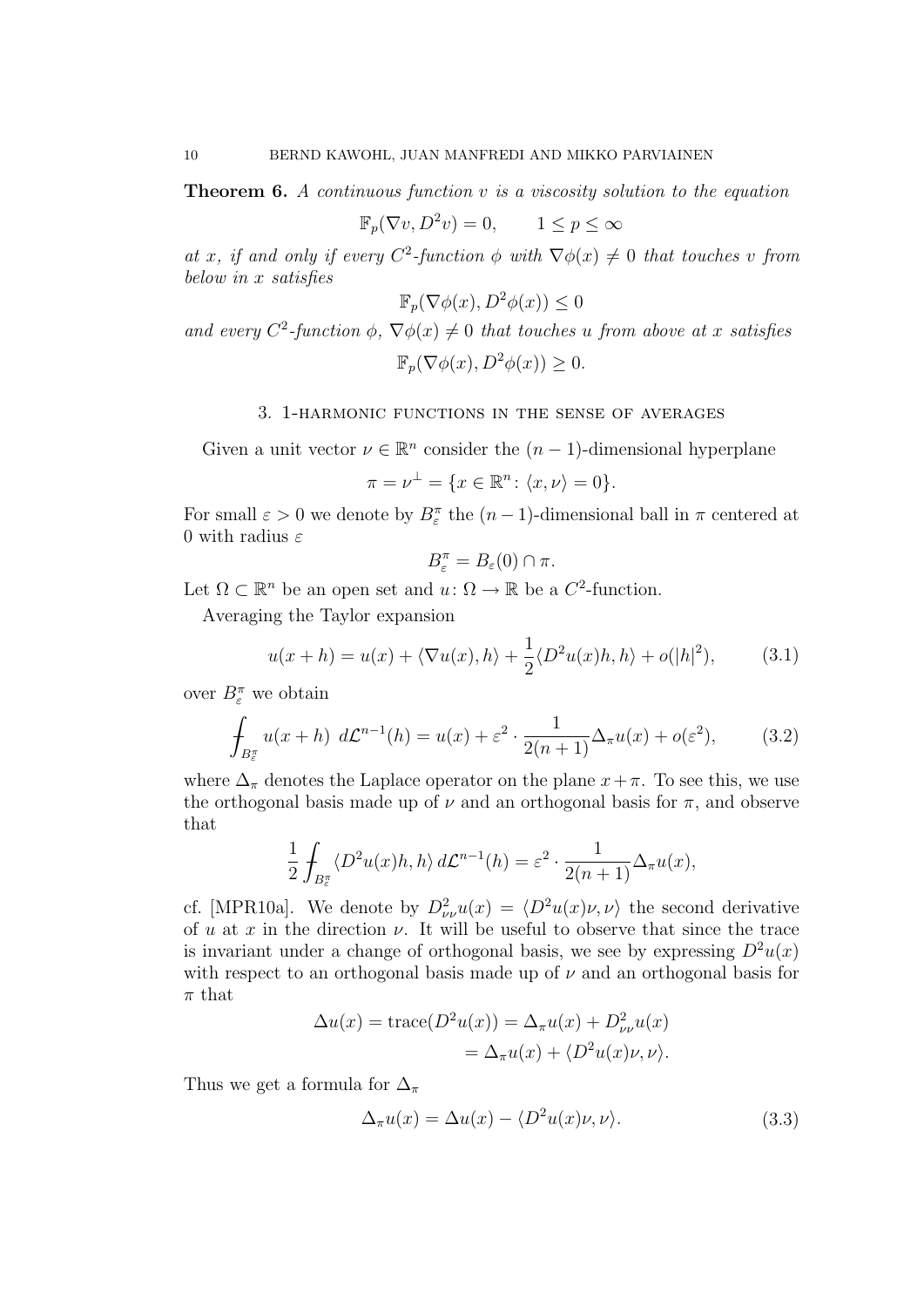Suppose that  $\nabla u(x) \neq 0$  and write

$$
\nu = -\frac{\nabla u(x)}{|\nabla u(x)|}.
$$

The vector  $\nu$  is the exterior normal to the level set

$$
S = \{ y \in \mathbb{R}^n \colon u(y) \ge u(x) \}.
$$

Whenever  $\nabla u(x)$  is nonzero, the mean curvature  $H(x)$  of S is given by

$$
H(x) = \frac{1}{n-1} \operatorname{div}(-\nu),
$$

so that we can rewrite  $\Delta_{\pi}u(x)$  as

$$
\Delta_{\pi} u(x) = \Delta_1^N u(x) = |\nabla u(x)| \operatorname{div} \left( \frac{\nabla u}{|\nabla u|} \right)(x)
$$
  
=  $(n - 1)H(x) |\nabla u(x)|.$  (3.4)

Here  $\Delta_1^N$  refers to the notation introduced in (2.3).

Equation (3.2) immediately implies a characterization of harmonic functions on the hyperplane in a sense of averages.

**Proposition 7.** Let  $u \in C^2(\Omega)$ ,  $v \in \mathbb{R}^n$  be a unit vector, and  $\pi$  the  $(n-1)$ dimensional hyperplane defined by  $\nu$ . Then

$$
\int_{B_{\varepsilon}^{\pi}} u(x+h) d\mathcal{L}^{n-1}(h) = u(x) + o(\varepsilon^2)
$$

if and only if  $\Delta_{\pi}u(x)=0$ .

We define the vectors  $\nu_{\min}$  and  $\nu_{\max}$  by requiring that

$$
u(x + \varepsilon \nu_{\min}) = \min_{y \in \overline{B}_{\varepsilon}(x)} u(y)
$$

$$
u(x + \varepsilon \nu_{\max}) = \max_{y \in \overline{B}_{\varepsilon}(x)} u(y).
$$

Observe that  $\nu_{\text{min}}$  and  $\nu_{\text{max}}$  are uniquely defined for small enough  $\varepsilon > 0$ whenever  $\nabla u(x) \neq 0$ .

**Definition 8.** A continuous function u satisfies  $\Delta_1^N u = 0$  in the sense of averages

$$
u(x) = \int_{B_{\varepsilon}^{\pi\nu}} u(x+h) d\mathcal{L}^{n-1}(h) + o(\varepsilon^2) \quad as \quad \varepsilon \to 0,
$$
 (3.5)

in the viscosity sense i.e.

(1) if for every  $\phi \in C^2$  such that  $\phi$  touches u at  $x \in \Omega$  from below, we have

$$
\phi(x) \ge \int_{B_{\varepsilon}^{\pi_{\nu_{\max}}}} \phi(x+h) d\mathcal{L}^{n-1}(h) + o(\varepsilon^2).
$$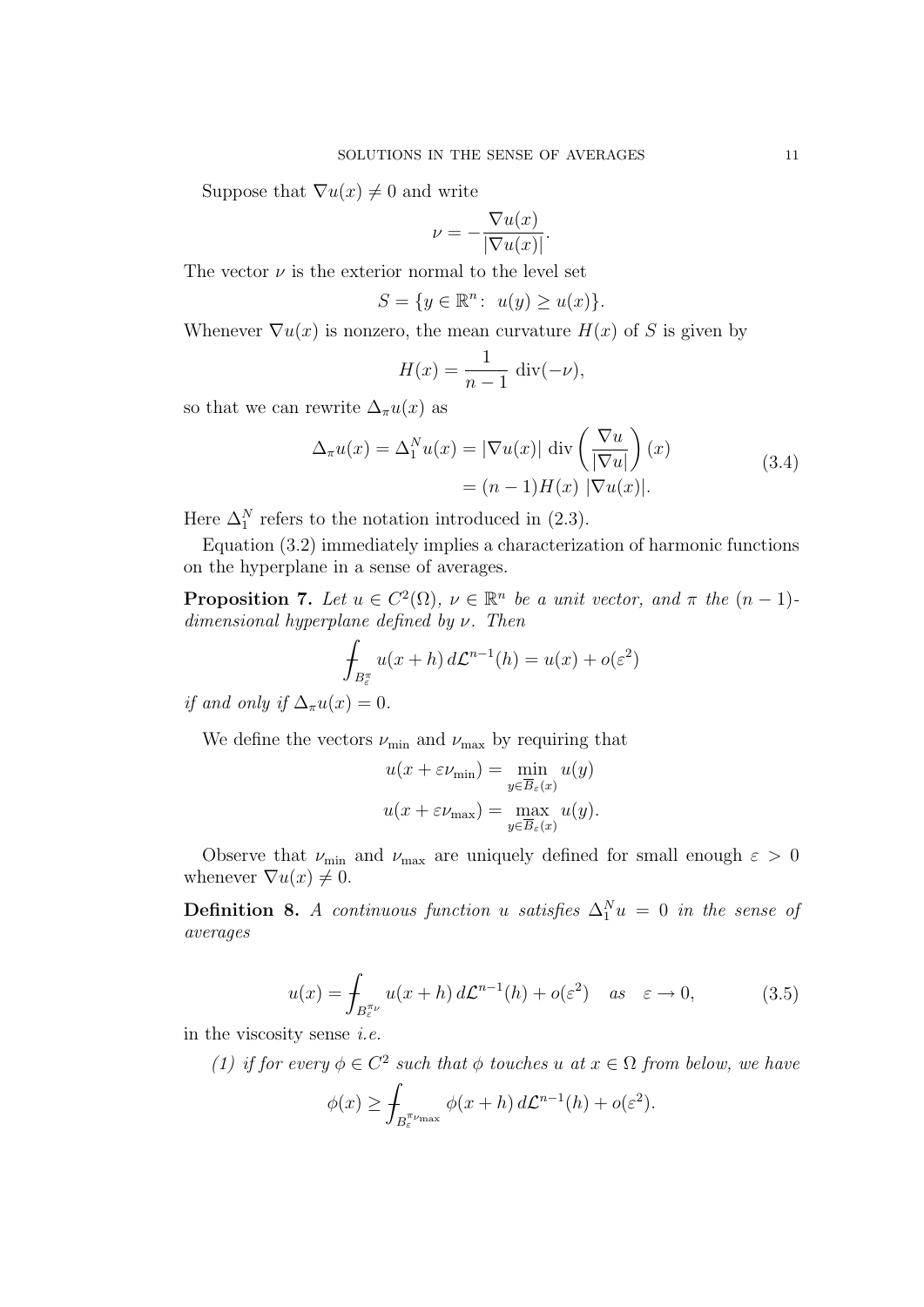(2) if for every  $\phi \in C^2$  such that  $\phi$  touches u at  $x \in \Omega$  from above, we have

$$
\phi(x) \leq \int_{B_{\varepsilon}^{\pi_{\nu_{\min}}}} \phi(x+h) d\mathcal{L}^{n-1}(h) + o(\varepsilon^2).
$$

**Theorem 9.** A continuous function u in a domain  $\Omega \subset \mathbb{R}^n$  is 1-harmonic in the sense of averages if and only if

$$
\Delta_1^N u=0
$$

in the viscosity sense.

*Proof.* For a smooth  $\phi$ 

$$
\int_{B_{\varepsilon}^{\pi_{\nu}}(x)} \phi(x+h) d\mathcal{L}^{n-1}(h) = \phi(x) + \frac{\varepsilon^2}{2(n+1)} \Delta_{\pi_{\nu}} \phi(x) + o(\varepsilon^2). \tag{3.6}
$$

holds for any  $\nu \neq 0$ . If  $\nabla \phi \neq 0$ , then

$$
\nu_{\min} \to -\nabla \phi / |\nabla \phi| = \nu \quad \text{as} \quad \varepsilon \to 0. \tag{3.7}
$$

We choose  $\phi \in C^2$ ,  $\nabla \phi \neq 0$  such that  $\phi$  touches u at  $x \in \Omega$  from below, and suppose that u is a viscosity solution to  $\Delta u - \Delta_{\infty}^N u = \Delta_{\pi_{\nu}} u = 0$ . In particular,  $\Delta_{\pi_{\nu}} \phi(x) \leq 0$ . This, (3.6), (3.7), and the continuity of the second derivatives imply

$$
\int_{B_{\varepsilon}^{\pi_{\nu_{\min}}}(x)} \phi(x+h) d\mathcal{L}^{n-1}(h) \leq \phi(x) + o(\varepsilon^2).
$$

The second half of the definition of a viscosity solution follows similarly.

Suppose then that  $u$  satisfies the asymptotic expansion in the sense of averages, i.e. for the above  $\phi$  we have

$$
\phi(x) \ge \int_{B_{\varepsilon}^{\pi_{\nu_{\min}}}(x)} \phi(x+h) d\mathcal{L}^{n-1}(h) + o(\varepsilon^2).
$$

Combining this together with (3.6) we obtain

$$
0 \ge \frac{\varepsilon^2}{2(n+1)} \Delta_{\pi_{\nu_{\min}}} \phi(x) + o(\varepsilon^2).
$$

Dividing this by  $\varepsilon^2$ , passing to a limit with  $\varepsilon$ , and using (3.7), we see that u satisfies the condition for the viscosity supersolution with this  $\phi$ . The proof for the second half is analogous.

We are left with the case  $\nabla \phi(x) = 0$ . Suppose that  $\phi \in C^2$  such that  $\phi$ touches u at  $x \in \Omega$  from below with  $\nabla \phi(x) = 0$ , and suppose that u is a viscosity solution so that

$$
-\lambda_{\max}(D^2\phi(x)) + \Delta\phi(x) \le 0.
$$

Observing that now

$$
\langle D^2 \phi \nu_{\text{max}}, \nu_{\text{max}} \rangle \to \lambda_{\text{max}}(D^2 \phi(x)) \tag{3.8}
$$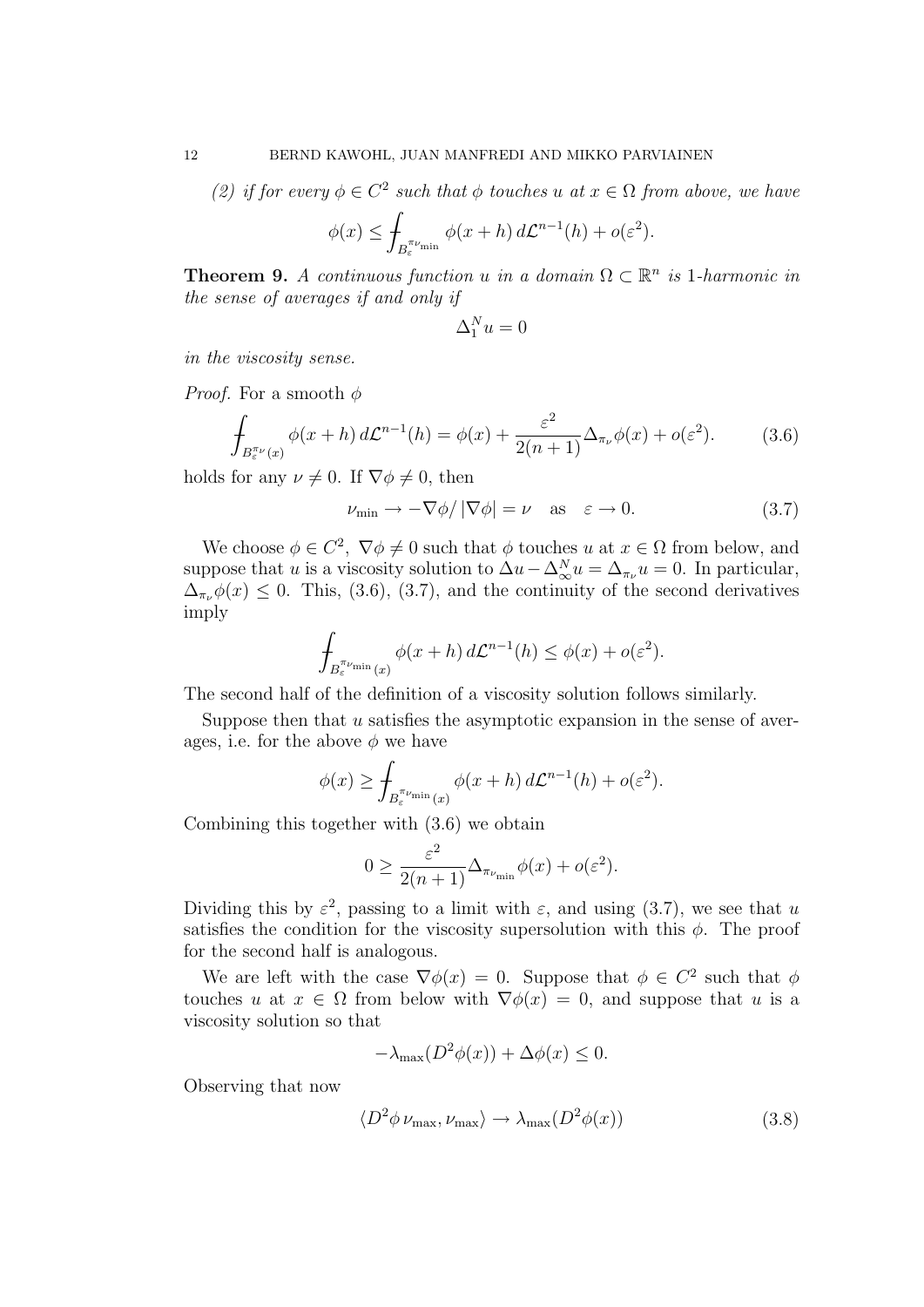as  $\varepsilon \to 0$ , and combining this with (3.6), we see that asymptotic expansion holds.

Suppose then that  $u$  satisfies the asymptotic expansion in the sense of averages, i.e. for the above  $\phi$  we have

$$
\phi(x) \ge \int_{B_{\varepsilon}^{\pi_{\nu_{\max}}}(x)} \phi(x+h) d\mathcal{L}^{n-1}(h) + o(\varepsilon^2).
$$

Combining this together with (3.6) and (3.8), dividing by  $\varepsilon^2$  and passing to a limit with  $\varepsilon$ , we see that u satisfies the first half of a definition of a viscosity solution. The second half is again analogous.  $\Box$ 

#### 4. p-harmonic functions in the sense of averages

We start with a formal calculation assuming that u is smooth and  $\nabla u \neq 0$ . The gradient direction is almost the maximizing direction for a smooth function whenever the gradient does not vanish. We insert  $h = \pm \nabla u / |\nabla u|$  in (3.1) and sum up the two resulting expansions to get rid of the first order terms

$$
u(x) - \frac{1}{2} \left\{ \max_{\overline{B}_{\varepsilon}(x)} u + \min_{\overline{B}_{\varepsilon}(x)} u \right\}
$$
  
\n
$$
\approx u(x) - \frac{1}{2} \left\{ u \left( x + \varepsilon \frac{\nabla u(x)}{|\nabla u(x)|} \right) + u \left( x - \varepsilon \frac{\nabla u(x)}{|\nabla u(x)|} \right) \right\}
$$
(4.1)  
\n
$$
= -\frac{\varepsilon^2}{2} \Delta_{\infty}^N u(x) + o(\varepsilon^2).
$$

Next we multiply (4.1) and (3.2) by suitable constants  $\alpha = \frac{p-1}{n+n}$  $\frac{p-1}{p+n}$  and  $\beta = \frac{n+1}{p+n}$  $p+n$ satisfying  $\alpha + \beta = 1$  and add up the formulas so that we have the operator in (2.1) on the right hand side. We get

$$
\frac{n+1}{p+n} \int_{B_{\varepsilon}^{\pi\nu_{\min}}} u(x+h) d\mathcal{L}^{n-1}(h) + \left(\frac{p-1}{p+n}\right) \frac{\max_{\overline{B}_{\varepsilon}(x)} u + \min_{\overline{B}_{\varepsilon}(x)} u}{2}
$$

$$
\approx u(x) + \frac{\varepsilon^2}{2(p+n)} ((p-1)\Delta_{\infty}^N u + \Delta_1^N u(x)) + o(\varepsilon^2).
$$

This motivates the following definition which we only formulate in the case  $1 \leq p \leq 2$ . In the case  $p > 2$  the definition is almost identical, except that  $\nu_{\min}$ and  $\nu_{\text{max}}$  should be interchanged. This only plays a role when  $\nabla \phi$  vanishes. In that case

$$
\langle D^2 \phi \nu_{\text{max}}, \nu_{\text{max}} \rangle \to \lambda_{\text{max}}(D^2 \phi(x)) \quad \text{and} \quad \langle D^2 \phi \nu_{\text{min}}, \nu_{\text{min}} \rangle \to \lambda_{\text{min}}(D^2 \phi(x))
$$

see also (3.8).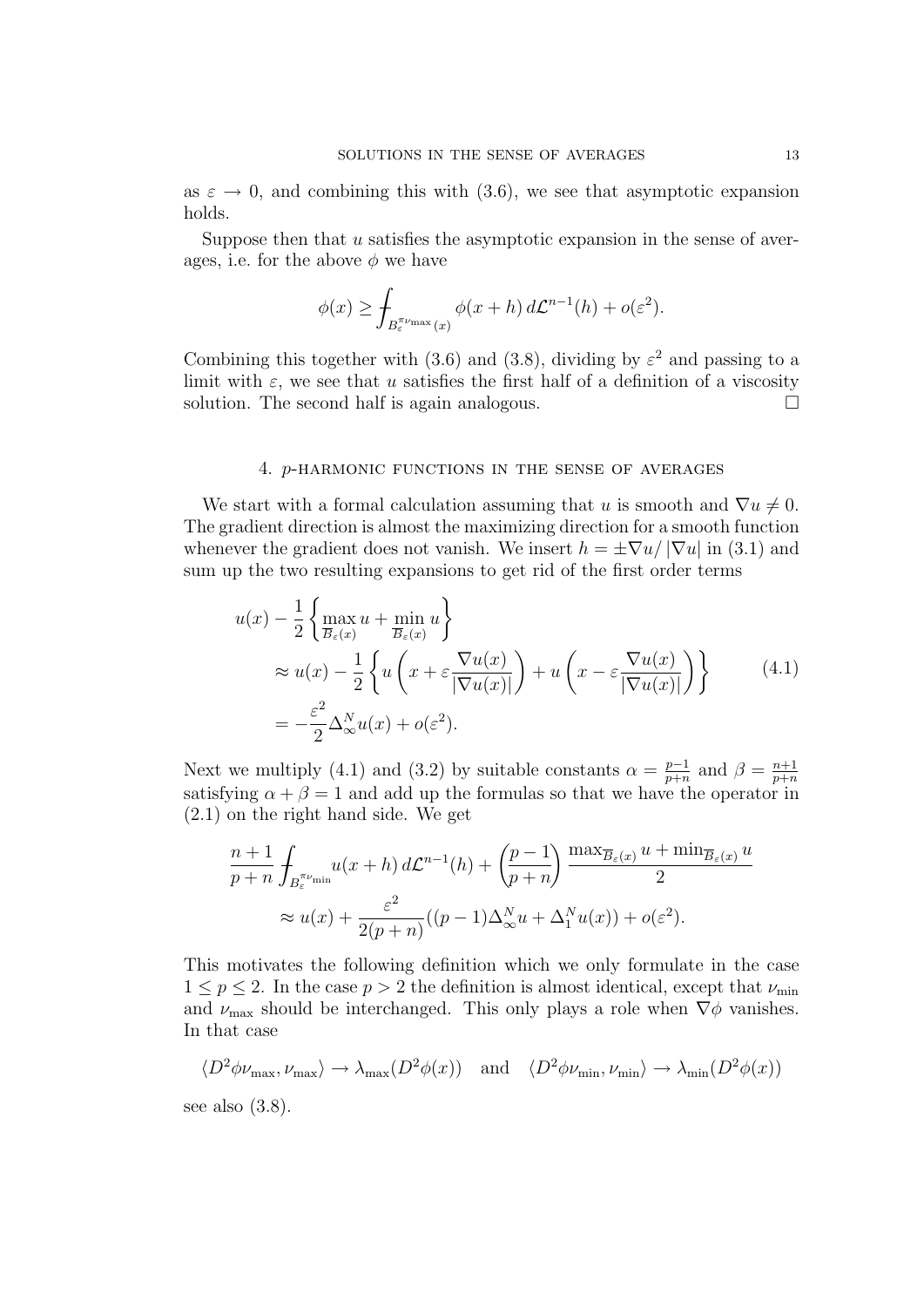**Definition 10.** A continuous function u is p-harmonic,  $1 \leq p \leq 2$ , in the sense of averages if it satisfies

$$
u(x) = \frac{n+1}{p+n} \int_{B^{\pi\nu}_{\epsilon}} u(x+h) d\mathcal{L}^{n-1}(h) + \left(\frac{p-1}{p+n}\right) \frac{\max_{\overline{B}_{\epsilon}(x)} u + \min_{\overline{B}_{\epsilon}(x)} u}{2} + o(\varepsilon^2),
$$
\n(4.2)

 $as \varepsilon \to 0$  in the viscosity sense, that is,

(1) for every  $\phi \in C^2$  such that  $\phi$  touches u at  $x \in \Omega$  from below, we have

$$
\phi(x) \geq \frac{n+1}{p+n} \int_{B_{\varepsilon}^{\pi_{\nu_{\max}}}} \phi(x+h) d\mathcal{L}^{n-1}(h) + \left(\frac{p-1}{p+n}\right) \frac{\max_{\overline{B}_{\varepsilon}(x)} \phi + \min_{\overline{B}_{\varepsilon}(x)} \phi}{2} + o(\varepsilon^2).
$$

(2) for every  $\phi \in C^2$  such that  $\phi$  touches u at  $x \in \Omega$  from above, we have

$$
\phi(x) \leq \frac{n+1}{p+n} \int_{B_{\varepsilon}^{\pi_{\nu_{\min}}}} \phi(x+h) d\mathcal{L}^{n-1}(h) + \left(\frac{p-1}{p+n}\right) \frac{\max_{\overline{B}_{\varepsilon}(x)} \phi + \min_{\overline{B}_{\varepsilon}(x)} \phi}{2} + o(\varepsilon^2).
$$

Unfortunately, using test functions in the above definition instead of u itself seems to be necessary to obtain the next theorem as indicated by the known counterexample in the case  $p = \infty$  (see [MPR10a] for an example).

For  $p = 1$ , Theorem 11 follows from Theorem 9, for  $p = \infty$  it follows from (1.5), cf. Theorem 2 in [MPR10a], and for  $p \in (1,\infty)$  it is analogous to the proof of Theorem 13 below, so we omit it here.

**Theorem 11.** Let  $1 \leq p \leq \infty$ . A continuous function u in a domain  $\Omega \subset \mathbb{R}^n$ is p-harmonic in the sense of averages according to Definition 10 if and only if

$$
\Delta_p^N u(x) = 0
$$

in the viscosity sense.

### 5. Mean value formula for a tug-of-war game

We already defined  $p$ -harmonic functions in the sense of averages in the previous section. In this section, we derive another mean value formula. It appears to be more complicated, but in the context of the tug-of-war game similar to that in [PS08] it turns out to be quite natural. Below

$$
\alpha = \frac{p-1}{p+n} \qquad \beta = \frac{n+1}{p+n},
$$

and  $B^{\pi_{\nu}}_{\varepsilon}$  is  $n-1$ -dimensional ball of radius  $\varepsilon$  in the hyperplane  $\pi_{\nu}$ .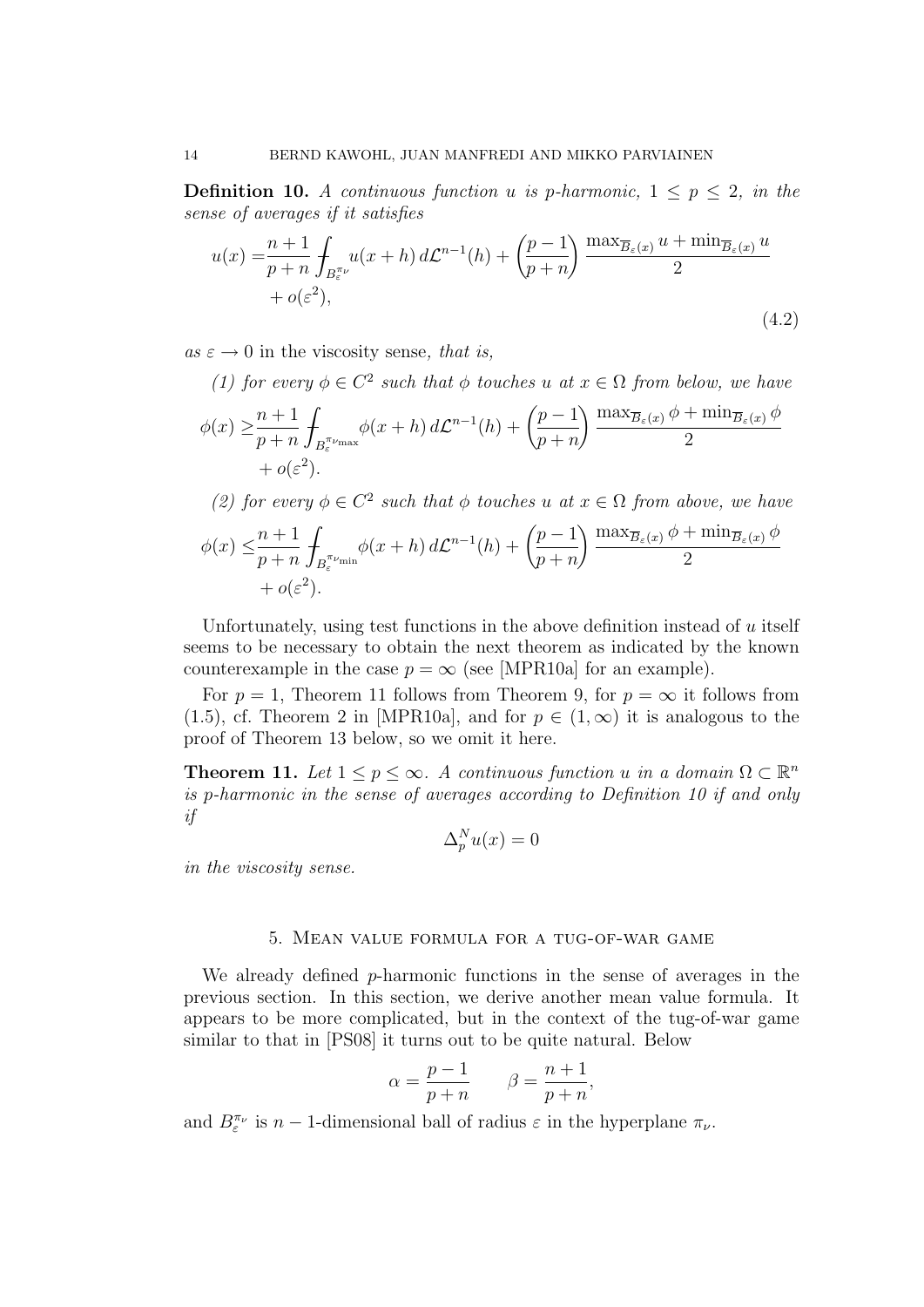Definition 12. A continuous function u satisfies

$$
u(x) = \frac{1}{2} \sup_{0 < |v| \le 1} \left\{ \alpha u(x + \nu \varepsilon) + \beta \int_{B_{\varepsilon}^{\pi \nu}} u(x + h) \, d\mathcal{L}^{n-1}(h) \right\} + \frac{1}{2} \inf_{0 < |v| \le 1} \left\{ \alpha u(x + \nu \varepsilon) + \beta \int_{B_{\varepsilon}^{\pi \nu}} u(x + h) \, d\mathcal{L}^{n-1}(h) \right\} + o(\varepsilon^2), \tag{5.1}
$$

as  $\varepsilon \to 0$  in the sense of averages if

(1) for every  $\phi \in C^2$  such that  $\phi$  touches u at  $x \in \Omega$  from below with  $\nabla \phi(x) \neq 0$ , we have

$$
\phi(x) \geq \frac{1}{2} \sup_{0 < |v| \leq 1} \left\{ \alpha \phi(x + \nu \varepsilon) + \beta \int_{B_{\varepsilon}^{\pi \nu}} \phi(x + h) \, d\mathcal{L}^{n-1}(h) \right\} + \frac{1}{2} \inf_{0 < |v| \leq 1} \left\{ \alpha \phi(x + \nu \varepsilon) + \beta \int_{B_{\varepsilon}^{\pi \nu}} \phi(x + h) \, d\mathcal{L}^{n-1}(h) \right\} + o(\varepsilon^2).
$$

(2) for every  $\phi \in C^2$  such that  $\phi$  touches u at  $x \in \Omega$  from above with  $\nabla \phi(x) \neq 0$ , we have

$$
\phi(x) \leq \frac{1}{2} \sup_{0 < |v| \leq 1} \left\{ \alpha \phi(x + \nu \varepsilon) + \beta \int_{B_{\varepsilon}^{\pi \nu}} \phi(x + h) \, d\mathcal{L}^{n-1}(h) \right\} + \frac{1}{2} \inf_{0 < |v| \leq 1} \left\{ \alpha \phi(x + \nu \varepsilon) + \beta \int_{B_{\varepsilon}^{\pi \nu}} \phi(x + h) \, d\mathcal{L}^{n-1}(h) \right\} + o(\varepsilon^2).
$$

The case  $p = \infty$  is already considered in [MPR10a], and thus we concentrate on the case  $1 < p < \infty$ .

**Theorem 13.** Let  $1 < p < \infty$ . A continuous function u in a domain  $\Omega \subset \mathbb{R}^n$ satisfies Definition 12 if and only if

$$
\Delta_p^N u(x) = 0
$$

in the viscosity sense.

Proof. First we recall a calculation from [MPR10a] leading to an asymptotic expansion involving the infinity Laplacian. Choose a point  $x \in \Omega$  and a  $C^2$ function  $\phi$  defined in a neighborhood of x. Let  $\nu_{\min}$  be a vector giving

$$
\inf_{0<|\nu|\leq 1}\left\{\alpha\phi(x+\nu\varepsilon)+\beta\int_{B_{\varepsilon}^{\pi\nu}}\phi(x+h)\,d\mathcal{L}^{n-1}(h)\right\},\,
$$

Later we check that the infimum is not obtained when  $\nu \rightarrow 0$  so that  $\nu_{\min}$ really exists. Similarly, let  $\nu_{\text{max}}$  be a vector giving

$$
\sup_{0<|\nu|\leq 1}\left\{\alpha\phi(x+\nu\varepsilon)+\beta\int_{B_{\varepsilon}^{\pi\nu}}\phi(x+h)\,d\mathcal{L}^{n-1}(h)\right\}.
$$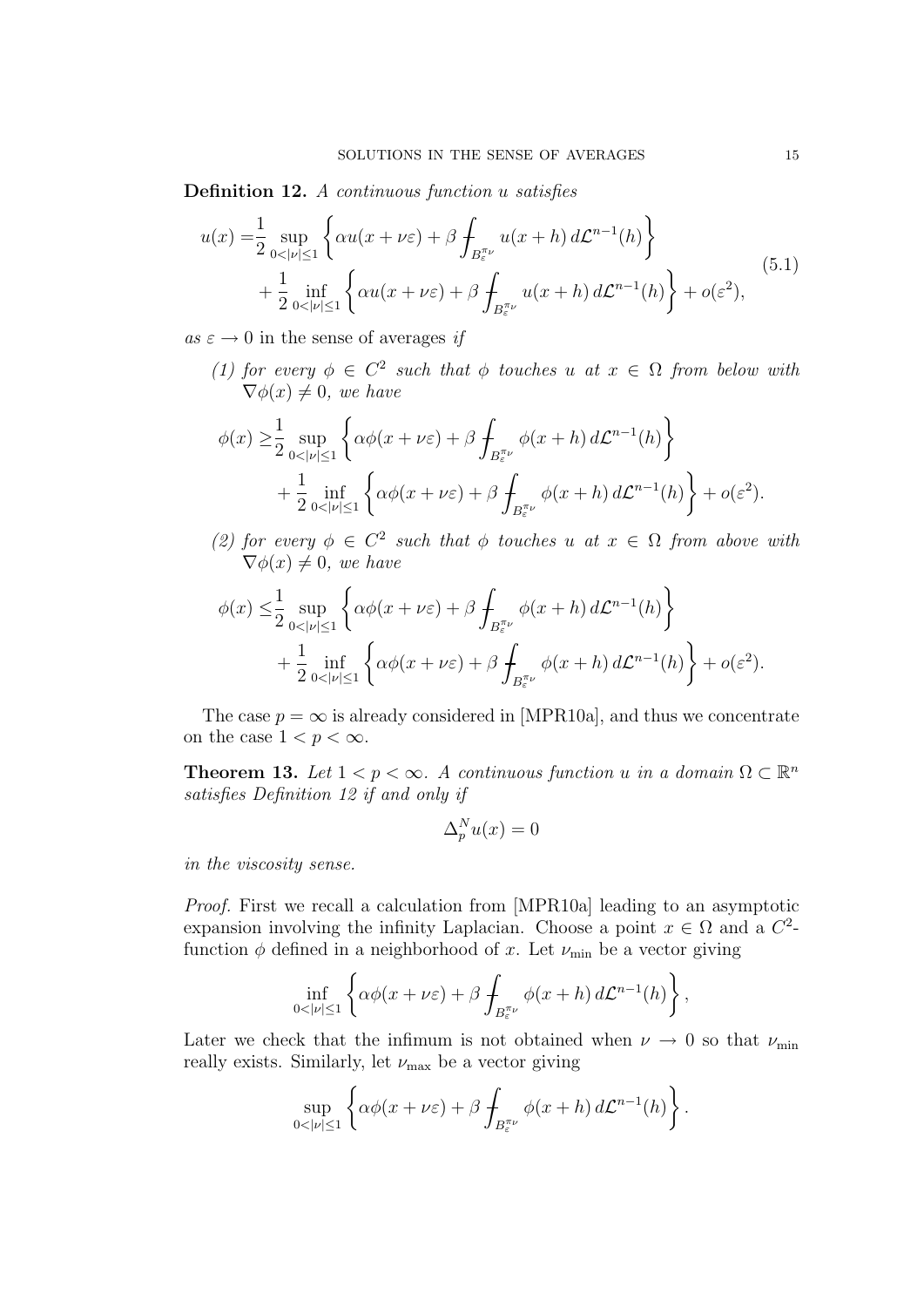Consider the Taylor expansion of the second order of  $\phi$ 

$$
\phi(x+\nu) = \phi(x) + \nabla\phi(x)\cdot\nu + \frac{1}{2}\langle D^2\phi(x)\nu,\nu\rangle + o(|\nu|^2)
$$

as  $|\nu| \to 0$ . Evaluating this Taylor expansion of  $\phi$  at the point x with  $\nu = \nu_{\min} \varepsilon$ , and  $\nu = -\nu_{\min} \varepsilon$  we get

$$
\phi(x + \nu_{\min}\varepsilon) = \phi(x) + \nabla\phi(x) \cdot \nu_{\min}\varepsilon + \frac{1}{2} \langle D^2 \phi(x) \nu_{\min}\varepsilon, \nu_{\min}\varepsilon \rangle + o(\varepsilon^2), \quad (5.2)
$$

$$
\phi(x - \nu_{\min}\varepsilon) = \phi(x) - \nabla\phi(x) \cdot \nu_{\min}\varepsilon + \frac{1}{2} \langle D^2 \phi(x) \nu_{\min}\varepsilon, \nu_{\min}\varepsilon \rangle + o(\varepsilon^2) \quad (5.3)
$$

as  $\varepsilon \to 0$ . Adding the expressions, we obtain

$$
\phi(x - \nu_{\min}\varepsilon) + \phi(x + \nu_{\min}\varepsilon) - 2\phi(x) = \varepsilon^2 \langle D^2 \phi(x)\nu_{\min}, \nu_{\min} \rangle + o(\varepsilon^2). \tag{5.4}
$$

We also have

$$
\int_{B_{\varepsilon}^{\pi_{\nu}}(x)} \phi(x+h) d\mathcal{L}^{n-1}(h) = \phi(x) + \frac{\varepsilon^2}{2(n+1)} \Delta_{\pi_{\nu}} \phi(x) + o(\varepsilon^2), \tag{5.5}
$$

for any nonzero  $\nu$ . Choosing  $\nu = \nu_{\min}$  and  $\nu = -\nu_{\min}$  in (5.5) multiplying by  $\alpha/2$  and summing up the results with (5.4) multiplied by  $\beta/2$ , using the definition of  $\nu_{\max}$  and estimating  $\phi(x - \nu_{\min} \varepsilon) + \int_{B_{\varepsilon}}^{\pi \nu_{-\min}} f(x + h) d\mathcal{L}^{n-1}(h)$ from above, as well as observing that  $\Delta_{\pi_{\nu_{\min}}} = \Delta_{\pi_{-\nu_{\min}}}$ , we obtain

$$
\frac{1}{2} \sup_{0 < |v| \le 1} \left\{ \alpha \phi(x + \nu \varepsilon) + \beta \int_{B_{\varepsilon}^{\pi \nu}} \phi(x + h) d\mathcal{L}^{n-1}(h) \right\} \n+ \frac{1}{2} \inf_{0 < |v| \le 1} \left\{ \alpha \phi(x + \nu \varepsilon) + \beta \int_{B_{\varepsilon}^{\pi \nu}} \phi(x + h) d\mathcal{L}^{n-1}(h) \right\} \n\ge \phi(x) \n+ \frac{\beta \varepsilon^2}{2(n+1)} \left( (p-1) \langle D^2 \phi(x) \nu_{\min}, \nu_{\min} \rangle + \Delta_{\pi_{\nu_{\min}}} \phi(x) \right) \n+ o(\varepsilon^2),
$$
\n(5.6)

which holds for any smooth function for which  $\nu_{\min} \neq 0$ .

Suppose then that  $\nabla \phi(x) \neq 0$ . By considering the lowest order terms in the sum of (5.2) and (5.5)

$$
\alpha \phi(x + \nu_{\min} \varepsilon) + \beta \int_{B_{\varepsilon}^{\pi \nu_{\min}}(x)} \phi(x + h) d\mathcal{L}^{n-1}(h) = \phi(x) + \alpha \nabla \phi(x) \cdot \nu_{\min} \varepsilon + \alpha \frac{1}{2} \langle D^2 \phi(x) \nu_{\min} \varepsilon, \nu_{\min} \varepsilon \rangle + \beta \frac{\varepsilon^2}{2(n+1)} \Delta_{\pi_{\nu_{\min}}} \phi(x) + o(\varepsilon^2),
$$

we see that

$$
\nu_{\min} \to -\nabla \phi / |\nabla \phi| \tag{5.7}
$$

as  $\varepsilon \to 0$  because  $p \neq 1$  i.e.  $\alpha > 0$ .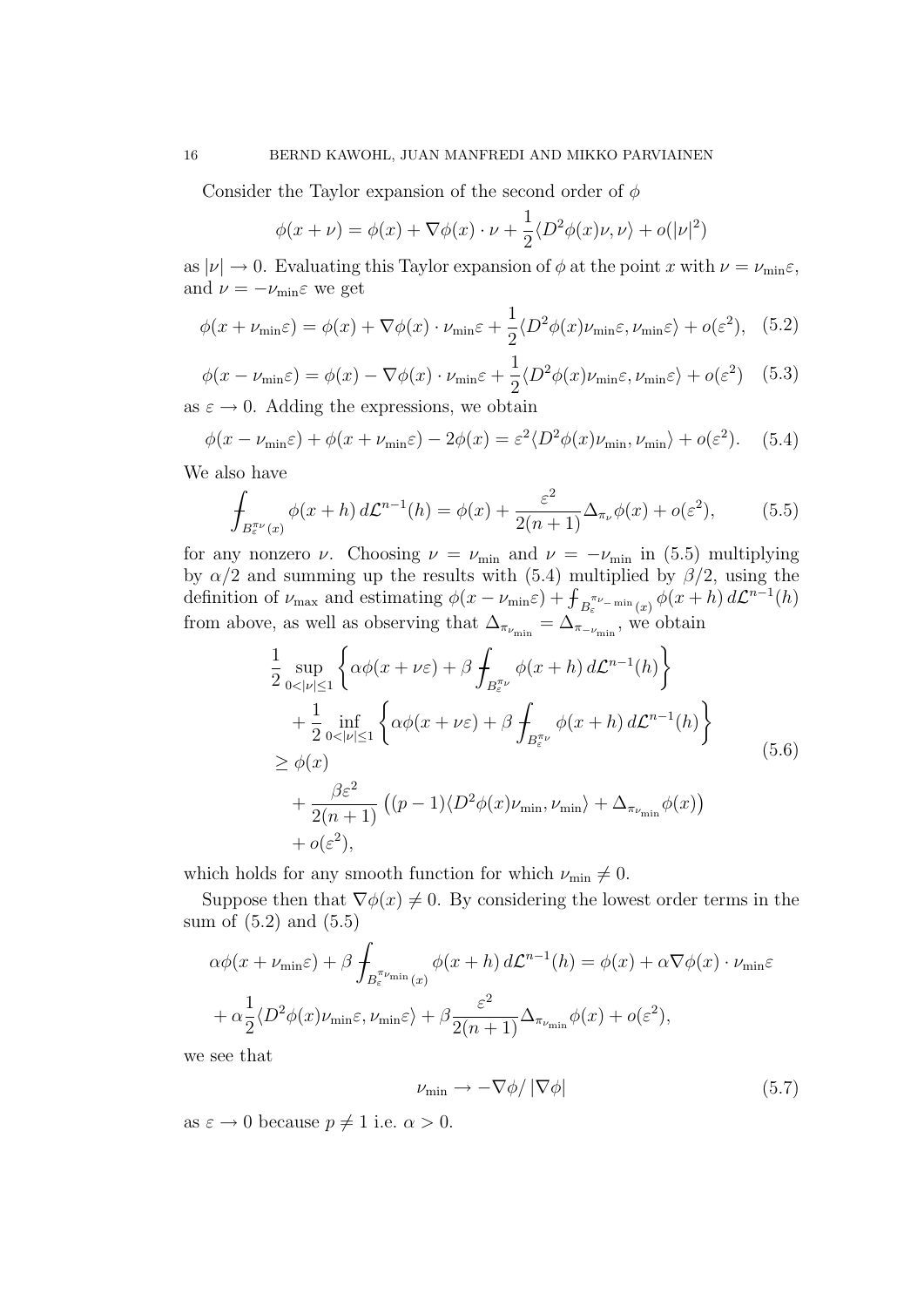Suppose that function u satisfies Definition 12. Consider a smooth  $\phi$ ,  $\nabla \phi \neq$ 0 which touches u at x from below. Combining Definition 12 together with  $(5.6)$ , we obtain

$$
0 \geq \frac{\beta \varepsilon^2}{2(n+1)} \left( (p-1) \langle D^2 \phi(x) \nu_{\min}, \nu_{\min} \rangle + \Delta_{\pi_{\nu_{\min}}} \phi(x) \right) + o(\varepsilon^2).
$$

Dividing this by  $\varepsilon^2$  and recalling (5.7), and passing to a limit, we obtain the condition in the definition for the viscosity supersolution because with  $\nu = \nabla \phi / |\nabla \phi|$  we have  $\Delta_1^N \phi(x) = \Delta_{\pi_\nu} \phi = \Delta \phi - \Delta_\infty^N \phi$ .

To prove the reverse implication, assume that  $u$  is a viscosity solution. In particular u is a subsolution. Let  $\phi$  be a smooth test function touching u at  $x \in \Omega$  from above. If  $\nabla \phi(x) \neq 0$  and we set  $\nu = \nabla \phi / |\nabla \phi|$ , it follows that

$$
0 \le (p-2)\Delta_{\infty}^{N}\phi(x) + \Delta\phi(x) = (p-1)\Delta_{\infty}^{N}\phi(x) + (\Delta\phi(x) - \Delta_{\infty}^{N}\phi(x))
$$
  
=  $(p-1)\Delta_{\infty}^{N}\phi(x) + \Delta_{\pi_{\nu}}\phi(x).$  (5.8)

This together with (5.6) and (5.7) shows that  $\phi$  satisfies the second half in Definition 12. The other cases are similar. According to Theorem 6, we only need to test with the test functions with nonvanishing gradients, and thus the proof is complete.  $\Box$ 

#### 6. Tug-of-war with noise

The asymptotic expansion in the previous section is related to the tug-of-war game with noise which is quite similar to that in [PS08].

Fix  $\varepsilon > 0$  and consider the following two-player zero-sum-game. At the beginning, a token is placed at a point  $x_0 \in \Omega$ . First players fix their possible moves  $\nu_I$  and  $\nu_{II}$  with  $|\nu_I|, |\nu_{II}| \leq \varepsilon$ , and toss a fair coin. If Player I wins the toss, then she tosses a biased coin. If she gets heads (with probability  $\alpha > 0$ ), the token is placed at  $x_1 = x_0 + \nu_I$ . If she gets tails (with probability  $\beta > 0$ ), then the token is placed at a random point in  $x_1 \in B^{\pi_{\nu_1}}_{\varepsilon}(x_0)$ . Similarly if Player II wins the toss, then he tosses a biased coin. If he gets heads (with probability α), the token is placed at  $x_1 = x_0 + \nu_{\text{II}}$ . If he gets tails (with probability β), then the token is placed at a random point in  $x_1 \in B_{\varepsilon}^{\pi_{\nu_{\text{II}}}}(x_0)$ . The game is played until the token hits

$$
\Gamma_{\varepsilon} = \{ x \in \mathbb{R}^n \setminus \Omega : \text{dist}(x, \partial \Omega) \le \varepsilon \}.
$$

This procedure yields a possibly infinite sequence of game states  $x_0, x_1, \ldots$ where every  $x_k$  is a random variable. We denote by  $x_\tau \in \Gamma_\varepsilon$  the first point in  $\Gamma_{\varepsilon}$  in the sequence, where  $\tau$  is the hitting time. The payoff is  $F(x_{\tau})$ , where  $F: \Gamma_{\varepsilon} \to \mathbb{R}$  is a given measurable *payoff function*. Player I earns  $F(x_{\tau})$  while Player II earns  $-F(x_\tau)$ .

A history of a game up to step k is a vector of the first  $k + 1$  game states and k steps, for example,  $(x_0, \nu_1, x_1, \ldots, \nu_k, x_k)$ .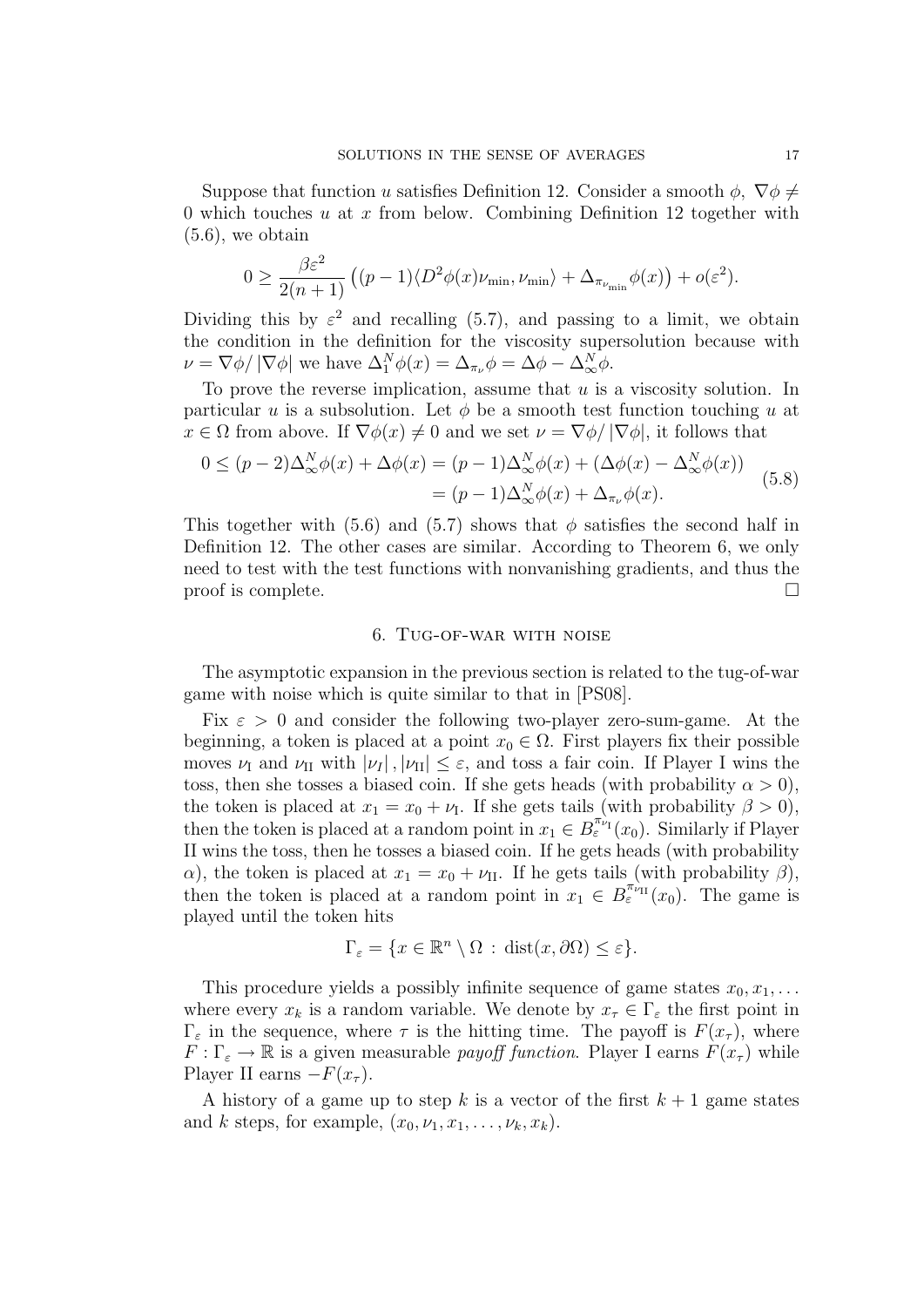A strategy  $S_I$  for Player I is a Borel function defined on the space of all histories that gives the next step for Player I

$$
\nu_{k+1}^I, \quad |\nu_{k+1}^I| \le \varepsilon
$$

given a history  $h$  if Player I wins the toss. Similarly Player II plays according to a strategy  $S_{\text{II}}$ 

Using the Kolmogorov construction the fixed starting point  $x_0$  and the strategies  $S_I$  and  $S_{II}$  determine a unique probability measure  $\mathbb{P}_{S_I}^{x_0}$  ${}^{\alpha_0}_{S_I,S_\mathrm{II}}\cdot$ 

The expected payoff, when starting from  $x_0$  and using the strategies  $S_I, S_{II},$ is

$$
\mathbb{E}_{S_{\mathrm{I}},S_{\mathrm{II}}}^{x_{0}}[F(x_{\tau})] = \int_{H^{\infty}} F(x_{\tau}(\omega)) d\mathbb{P}_{S_{\mathrm{I}},S_{\mathrm{II}}}^{x_{0}}(\omega)
$$
(6.1)

where we integrate over all histories  $H^{\infty}$ .

The value of the game for Player I is given by

$$
u_{\rm I}^\varepsilon(x_0)=\sup_{S_{\rm I}}\inf_{S_{\rm II}}\, \mathbb{E}_{S_{\rm I},S_{\rm II}}^{x_0}[F(x_\tau)]
$$

while the *value of the game for Player II* is given by

$$
u_{\text{II}}^{\varepsilon}(x_0)=\inf_{S_{\text{II}}} \sup_{S_{\text{I}}} \mathbb{E}_{S_{\text{I}},S_{\text{II}}}^{x_0}[F(x_{\tau})].
$$

The values  $u_{\text{I}}^{\varepsilon}(x_0)$  and  $u_{\text{II}}^{\varepsilon}(x_0)$  are intuitively the best expected outcomes each player can guarantee when the game starts at  $x_0$ .

We start by the statement of the *Dynamic Programming Principle* (DPP) applied to our game.

**Lemma 14** (DPP). For  $\alpha > 0$  and  $\beta > 0$  (which corresponds to  $1 < p < \infty$ ) the value function for Player I satisfies

$$
u_I^{\varepsilon}(x) = \frac{1}{2} \sup_{0 < |v| \le 1} \left\{ \alpha u_I^{\varepsilon}(x + \nu \varepsilon) + \beta \int_{B_{\varepsilon}^{\pi \nu}} u_I^{\varepsilon}(x + h) \, d\mathcal{L}^{n-1}(h) \right\} + \frac{1}{2} \inf_{0 < |v| \le 1} \left\{ \alpha u_I^{\varepsilon}(x + \nu \varepsilon) + \beta \int_{B_{\varepsilon}^{\pi \nu}} u_I^{\varepsilon}(x + h) \, d\mathcal{L}^{n-1}(h) \right\} \tag{6.2}
$$

for each  $x_0 \in \Omega$  and

$$
u_I^{\varepsilon}(x_0) = F(x_0), \qquad \text{for } x_0 \in \Gamma_{\varepsilon}.
$$

The value function for Player II,  $u_{II}^{\varepsilon}$ , satisfies the same equation.

An intuitive explanation for DPP can be obtained by considering the different outcomes of a single game round with the corresponding probabilities.

It turns out that the values of the game satisfy a *comparison principle*, the values are *unique*,  $u_{\text{I}} = u_{\text{II}}$  with fixed boundary values and any function satisfying (6.2) is a game value. In a smooth domain with regular boundary data, the values converge to a unique  $p$ -harmonic function as the step size tends to zero. The proofs are similar to those in [MPR] and [PS08].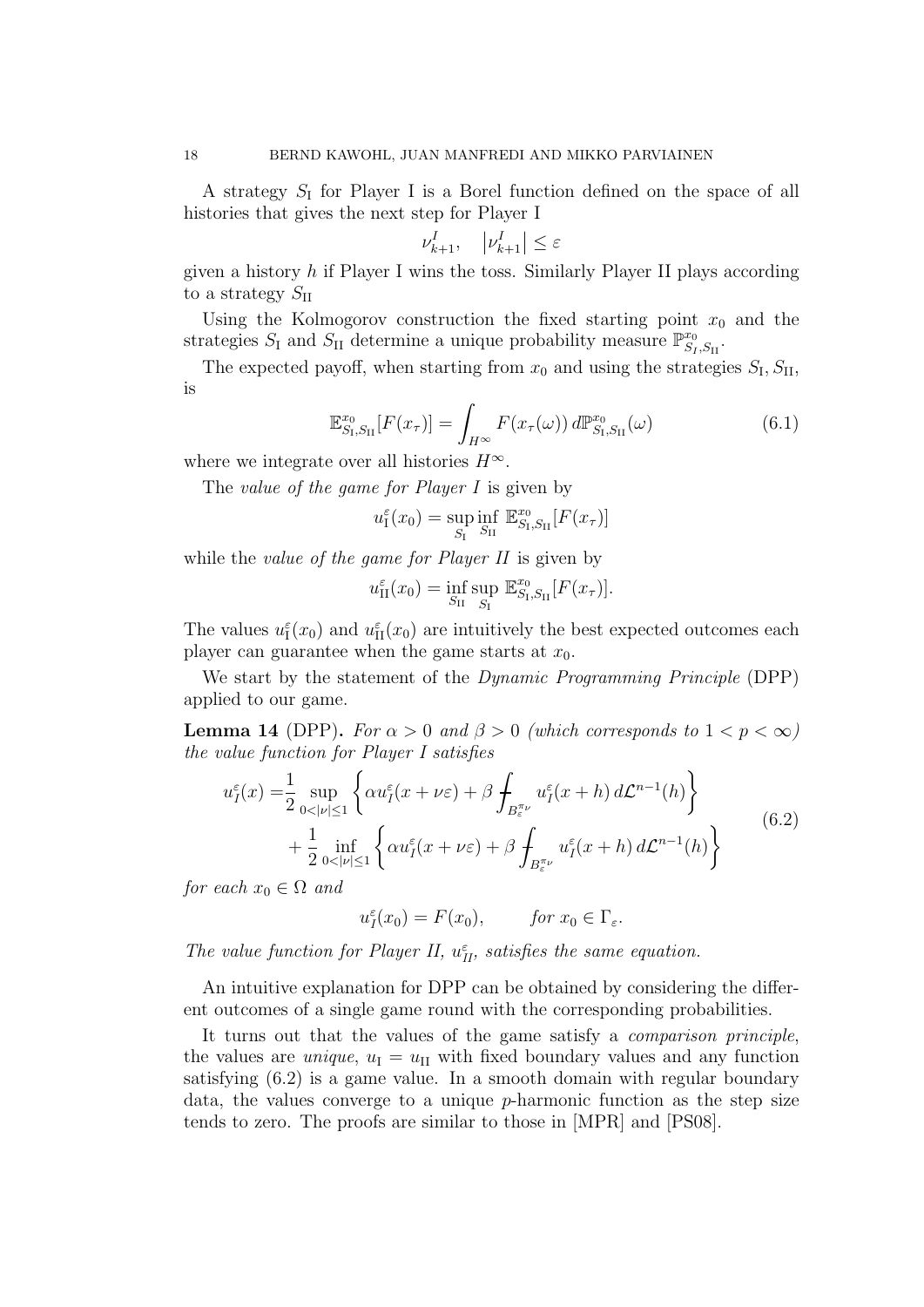Acknowledgement: This collaboration started in the fall of 2008 during a visit of BK to the University of Pittsburgh, where he enjoyed activities in the Analysis seminar. MP would like to thank for the hospitality during his visits to Cologne and Pittsburgh. JM research is partially supported by NSF award DMS-1001179, and MP by Academy of Finland. The authors would like to thank Petri Juutinen for useful comments.

#### **REFERENCES**

- [B16] W. Blasche, Ein Mittelwertsatz und eine kennzeichenende Eigenschaft des logarithmischen Potentials, Leipz. Ber. 68. 3–7, 1916.
- [BL10] A. Bonfiglioli and E. Lanconelli, Subharmonic Functions in sub-Riemannian Settings, Preprint, 2010
- [BLU07] A. Bonfiglioli, E. Lanconelli, and F.Uguzzoni. Stratified Lie groups and potential theory for their sub-Laplacians, Springer, 2007
- [CGG91] Y. Chen, Y. Giga, and S. Goto, Uniqueness and existence of viscosity solutions of generalized mean curvature flow equations. J. Differential Geom., 33:749–786, 1991.
- [CI90] M. Crandall, and H. Ishii. The maximum principle for semicontinuous functions. Differential Integral Equations., 3(6):1001–1014, 1990.
- [CIL92] M. Crandall, H. Ishii, and P.-L. Lions. User's guide to viscosity solutions of second order partial differential equations. Bull. Amer. Math. Soc., 27:1–67, 1992.
- [D11] K. Does, An evolution equation involving the normalized p-Laplacian Comm. Pure Appl. Anal. Vol 10, 361–396, 2011. Dissertation under the same title, University of Cologne, 2009.
- [ES91] L. C. Evans and J. Spruck, Motion of leves sets by mean curvature I, J. Differential Geom., 33:635–681, 1991.
- [Gig06] Y. Giga. Surface evolution equations, volume 99 of Monographs in Mathematics. Birkhäuser Verlag, Basel, 2006. A level set approach.
- [J05] P. Juutinen. p-harmonic approximation of functions of least gradient. I ndiana Univ. Math. J., 54:1015–1029, 2005.
- [JK06] P. Juutinen and B. Kawohl, On the evolution governed by the infinity Laplacian, Math. Annalen, 335:819–851, 2006.
- [JLM01] P. Juutinen, P. Lindqvist, and J. J. Manfredi. On the equivalence of viscosity solutions and weak solutions for a quasi-linear equation. SIAM J. Math. Anal., 33(3):699–717, 2001.
- [K11] B. Kawohl, Variations on the p-Laplacian, in: Nonlinear Elliptic Partial Differential Equations, Eds. D. Bonheure et al., Contemporary Mathematics, (2011).
- [KK98] B. Kawohl and N. Kutev, Strong maximum principle for semicontinuous viscosity solutions of nonlinear partial differential equations, Arch. Math., 70:470–478, 1998.
- [LeG07] E. Le Gruyer. On absolutely minimizing Lipschitz extensions and PDE  $\Delta_{\infty}(u)$  = 0. NoDEA Nonlinear Differential Equations Appl., 14(1-2):29–55, 2007.
- [LGA98] E. Le Gruyer and J. C. Archer. Harmonious extensions. SIAM J. Math. Anal., 29(1):279–292 (electronic), 1998.
- [LW08a] G. Lu and P. Wang. A PDE perspective of the normalized infinity Laplacian. Comm. Partial Differential Equations., 33(10):1788–1817, 2008.